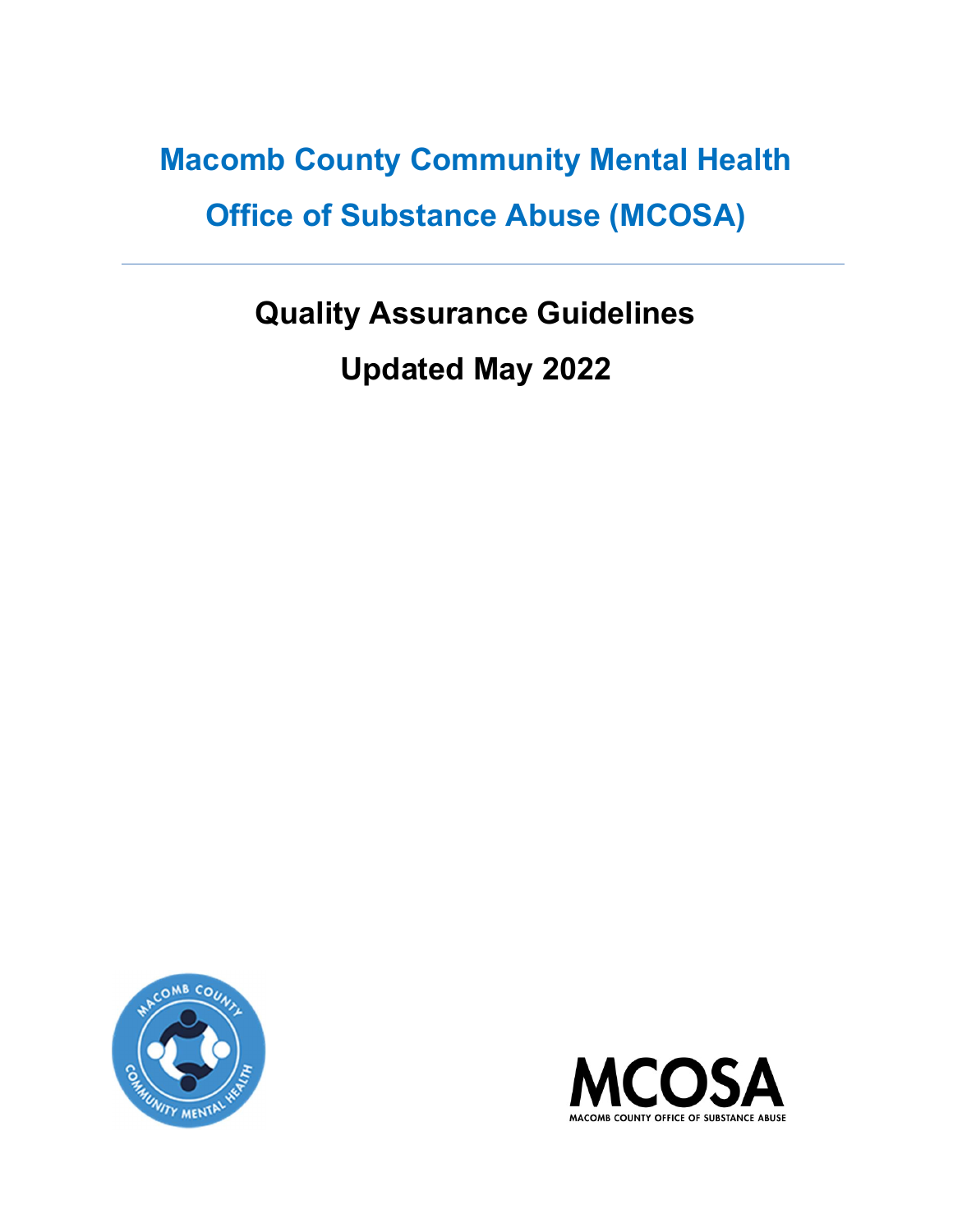# TABLE OF CONTENTS

| T.   |             |                                                          |  |  |
|------|-------------|----------------------------------------------------------|--|--|
|      | A.          |                                                          |  |  |
|      | <b>B.</b>   |                                                          |  |  |
|      | C.          |                                                          |  |  |
|      | D.          |                                                          |  |  |
| Ш.   |             |                                                          |  |  |
|      | Α.          |                                                          |  |  |
|      | <b>B.</b>   |                                                          |  |  |
|      | C.          |                                                          |  |  |
|      | D.          | Admission Exclusion Policy for all Treatment Modality 12 |  |  |
| III. |             |                                                          |  |  |
|      | A.          |                                                          |  |  |
|      | <b>B.</b>   |                                                          |  |  |
|      | C.          |                                                          |  |  |
|      | D.          |                                                          |  |  |
|      | Ε.          |                                                          |  |  |
|      | $F_{\perp}$ |                                                          |  |  |
|      | G.          |                                                          |  |  |
| IV.  |             | CONTINUED STAY, DISCHARGE AND READMISSION 17             |  |  |
|      | Α.          |                                                          |  |  |
|      | <b>B.</b>   |                                                          |  |  |
|      | C.          |                                                          |  |  |
| V.   |             |                                                          |  |  |
|      | A.          |                                                          |  |  |
|      | <b>B.</b>   |                                                          |  |  |
|      | C.          |                                                          |  |  |
|      | D.          |                                                          |  |  |
|      | Ε.          |                                                          |  |  |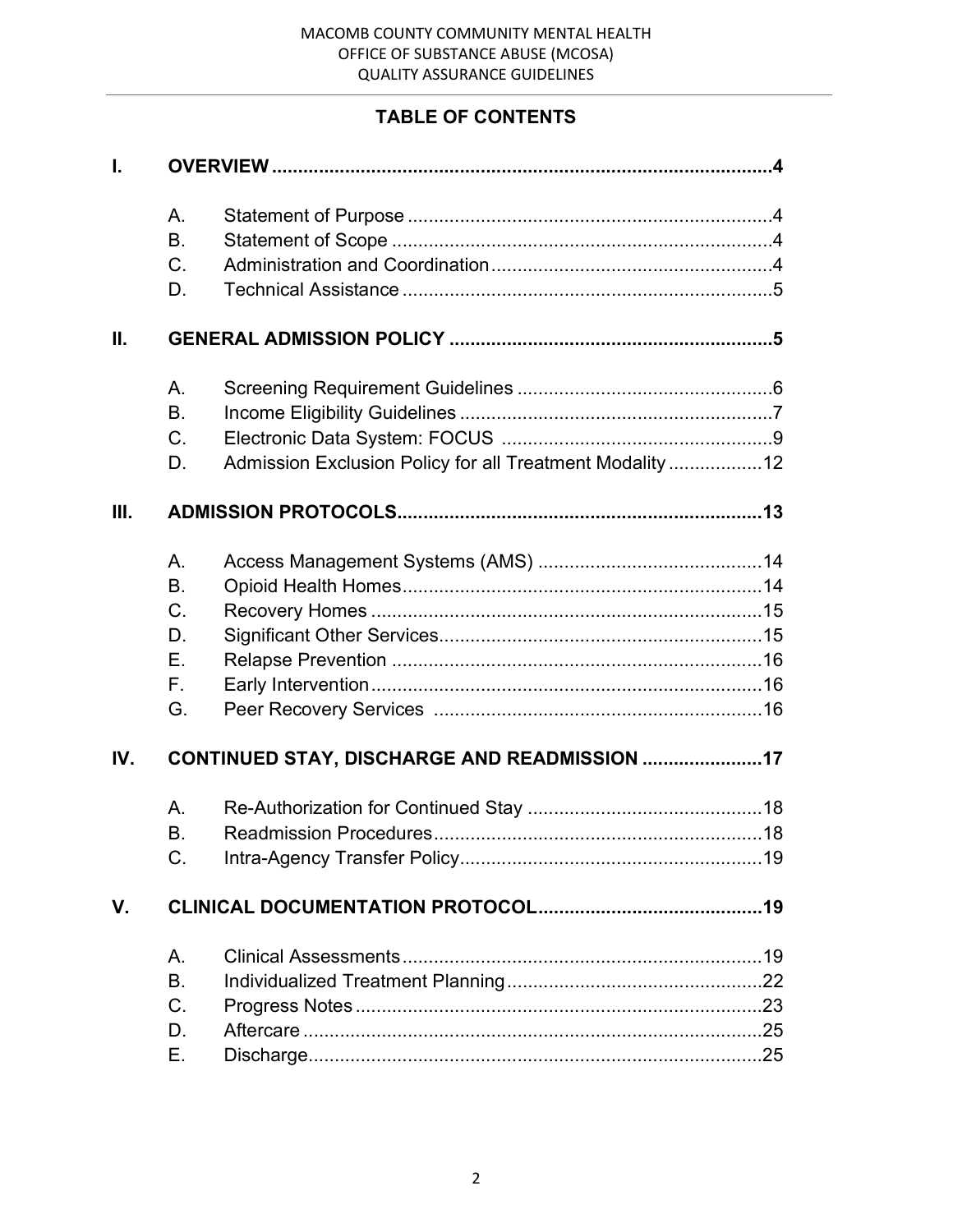| VI.     | <b>QUALITY ASSURANCE AUDIT AND RECORD REVIEW 26</b>           |                                                      |  |  |
|---------|---------------------------------------------------------------|------------------------------------------------------|--|--|
|         | Α.                                                            |                                                      |  |  |
|         | <b>B.</b>                                                     |                                                      |  |  |
|         | C.                                                            | QA Audit Review procedures for Residential and IOP28 |  |  |
|         | D.                                                            |                                                      |  |  |
| VII.    | <b>MCOSA QA AUDIT, SERVICE VERIFICATION REVIEW, APPEALS31</b> |                                                      |  |  |
| VIII.   |                                                               | GREIVANCE, LOCAL APPEAL AND FAIR HEARING33           |  |  |
| IX.     | <b>COMMUNICABLE DISEASE POLICY AND GUIDELINES 33</b>          |                                                      |  |  |
|         | Α.                                                            |                                                      |  |  |
|         | Β.                                                            |                                                      |  |  |
| $X_{-}$ | Government Performance and Results Act (GPRA)35               |                                                      |  |  |
|         | А.                                                            |                                                      |  |  |
|         | В.                                                            |                                                      |  |  |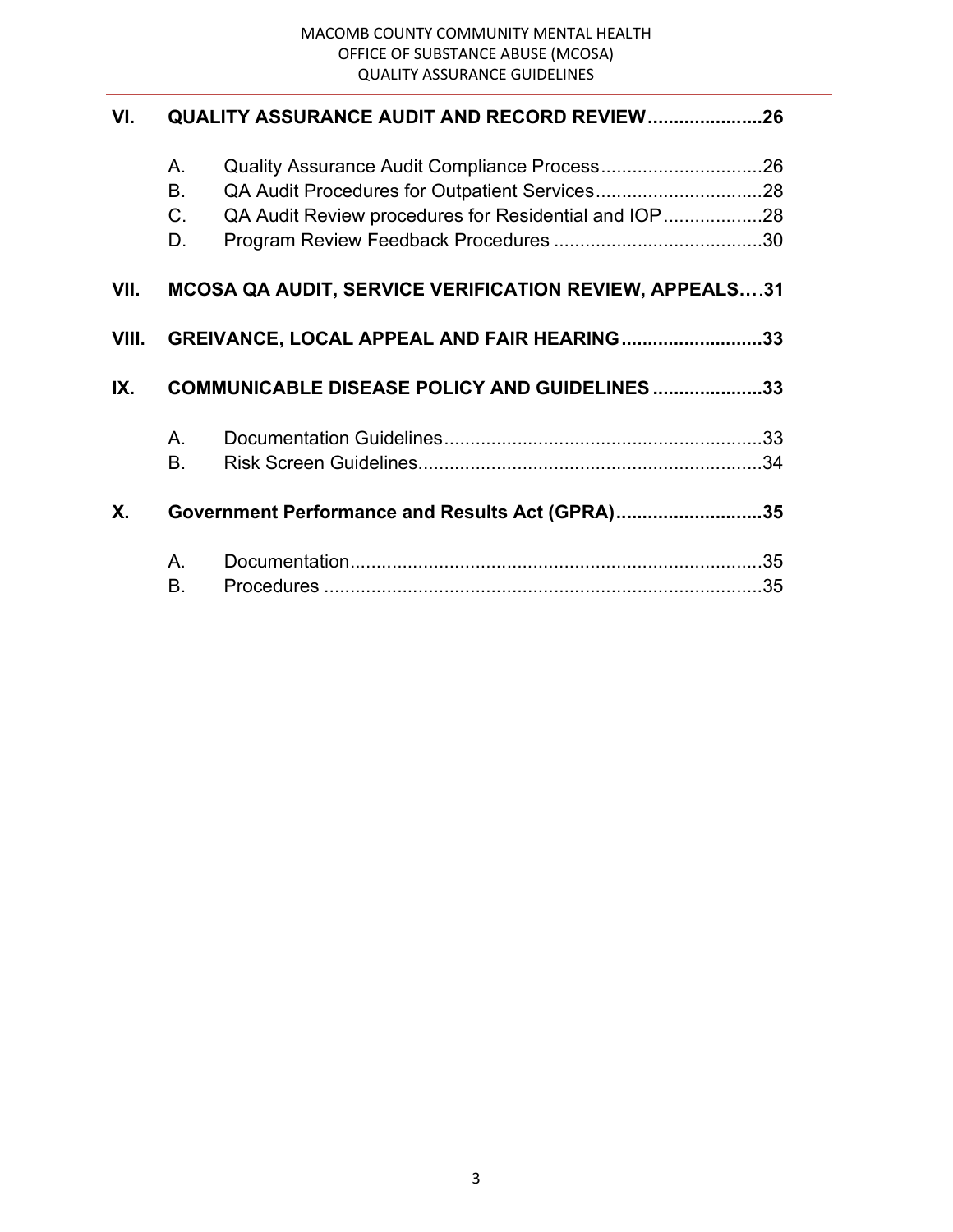#### I. OVERVIEW

## A. Statement Of Purpose

The Quality Assurance (QA) Guidelines represent a compilation of acceptable treatment standards such as those described in the National Institute on Drug Abuse's Principles of Drug Addiction Treatment, December 2012, the American Society of Addiction Medicine Criteria, the Michigan Department of Health and Human Services Medicaid Manual and Office of Recovery Oriented System of Care Policies and Technical Advisories, and adherence to guidelines set forth by the State and Federal requirements. This information is not all inclusive, but highlights area of focus.

## B. Statement Of Scope

The QA Guidelines contained in this document describe parameters necessary to facilitate an efficient admission process, treatment planning, and for maintaining the continued course of treatment for clients funded by Macomb County Office of Substance Abuse (MCOSA) through Community Grant (Block Grant, PA2, Special Grant funds), Healthy Michigan Plan (HMP), MI Health Link, and Medicaid.

Specifically, the guidelines address the general admission procedures for children, adolescents, and adults who are admitted into MCOSA funded contract agencies. The following procedures address the admission protocols including, but not limited to, screening, intake, assessment, treatment planning, and clinical documentation. Also, the reauthorization and readmission protocols are outlined for all treatment modalities.

The quality assurance record review guidelines provide an overview for monitoring case records and contract agency compliance. The process for appealing MCOSA auditing decisions is also outlined. In addition, the local Community Grant Grievance process, Medicaid Local Grievance, Medicaid Local Appeal process, and the Michigan Department of Community Health's Administrative Fair Hearing procedures are briefly referenced.

## C. Administration And Coordination

The QA Guidelines are administered by MCOSA with ongoing input/feedback from contract providers. MCOSA monitors compliance with the Guidelines through regularly scheduled audits. Contract providers are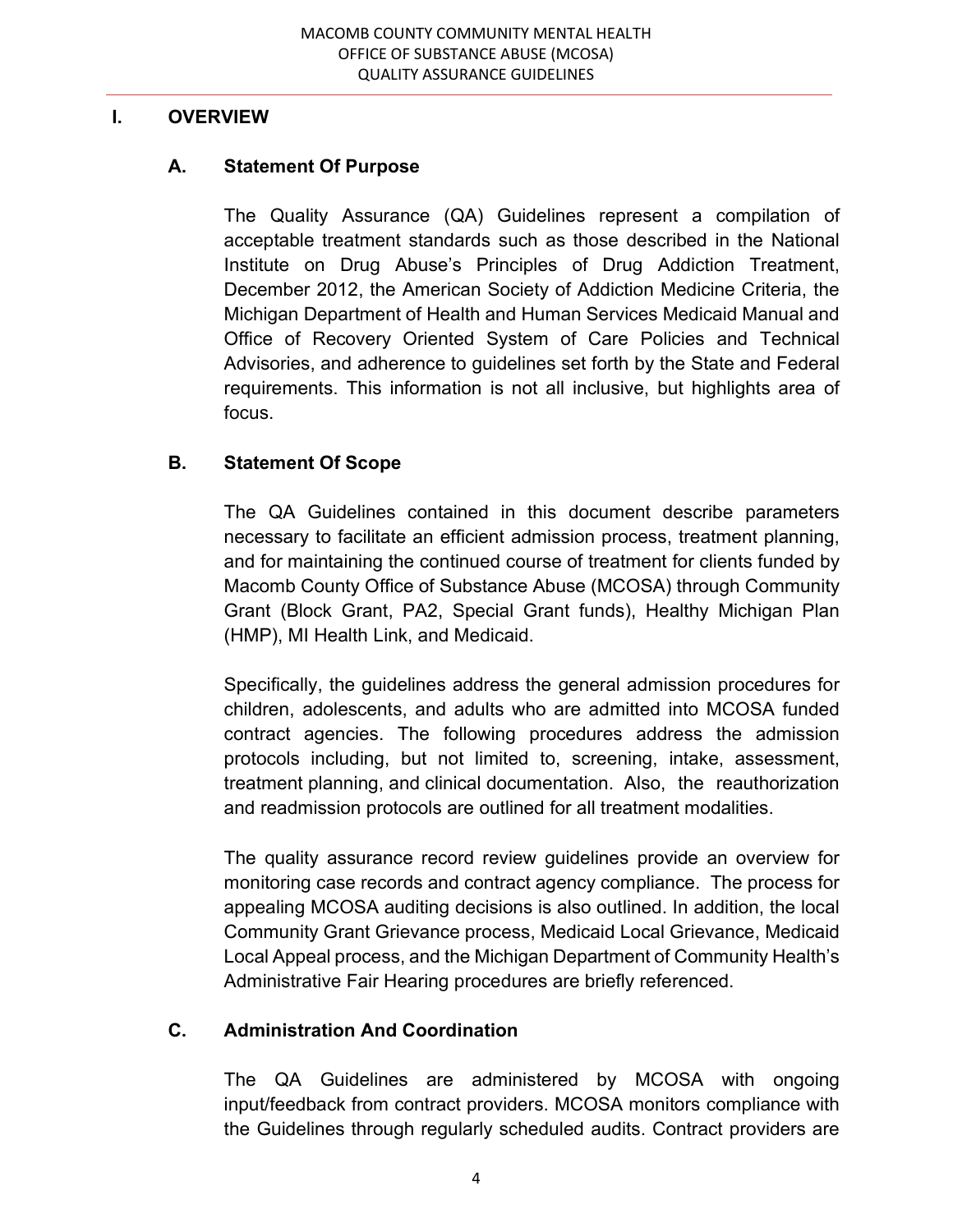required to ensure compliance of these QA Guidelines by training staff in the use and any procedural updates. The QA Guidelines are located on the MCCMH.net website. Comments or questions regarding the online QA Guidelines or website should be directed to mcosa@mccmh.net.

## D. Technical Assistance

The MCOSA Quality Assurance (QA) Coordinator provides technical/consultative assistance as needed. Technical/consultative assistance may be requested on any area in the QA Guidelines. Appointments can be made with the QA Coordinator by the Program Director and/or Clinical Supervisor from any contracted site.

## II. GENERAL ADMISSION POLICY

It is MCOSA's policy that individuals with verified diagnoses of substance use disorder(s) will be admitted into an appropriate treatment program(s). The individual with the substance use disorder must have significant impairment on their functioning level in the areas of their occupational, educational, interpersonal and/or medical status to warrant admission into the treatment program. Individuals with a diagnosed substance use disorder in full or partial remission may be admitted if relapse is imminent and can be averted with short-term therapeutic intervention. Individuals who have completed an intensive treatment program may be seen for aftercare treatment.

Children, adolescents and/or adults who are experiencing a recent (within six months of intake) relationship with a substance user (family member or cohabitant), referred here as "Significant Other", may be admitted into the treatment program if there is significant evidence that the issues to be addressed are clearly related to the substance using relationship and not an otherwise diagnosable behavioral health issue. It is required that the case record has documentation to show the impact of the Significant Other's substance use on the identified person served.

Children, adolescents, and adults who are at risk of developing a diagnosable substance use disorder may receive funded treatment under the Early Intervention service category, as outlined in the Technical Advisory T-TA-09, Early Intervention, issued November 30, 2011.

Michigan Department of Corrections (MDOC) clients who meet ASAM criteria for substance use disorder treatment and have Medicaid or Healthy Michigan Plan coverage are eligible for MCOSA funded treatment. Those clients seeking more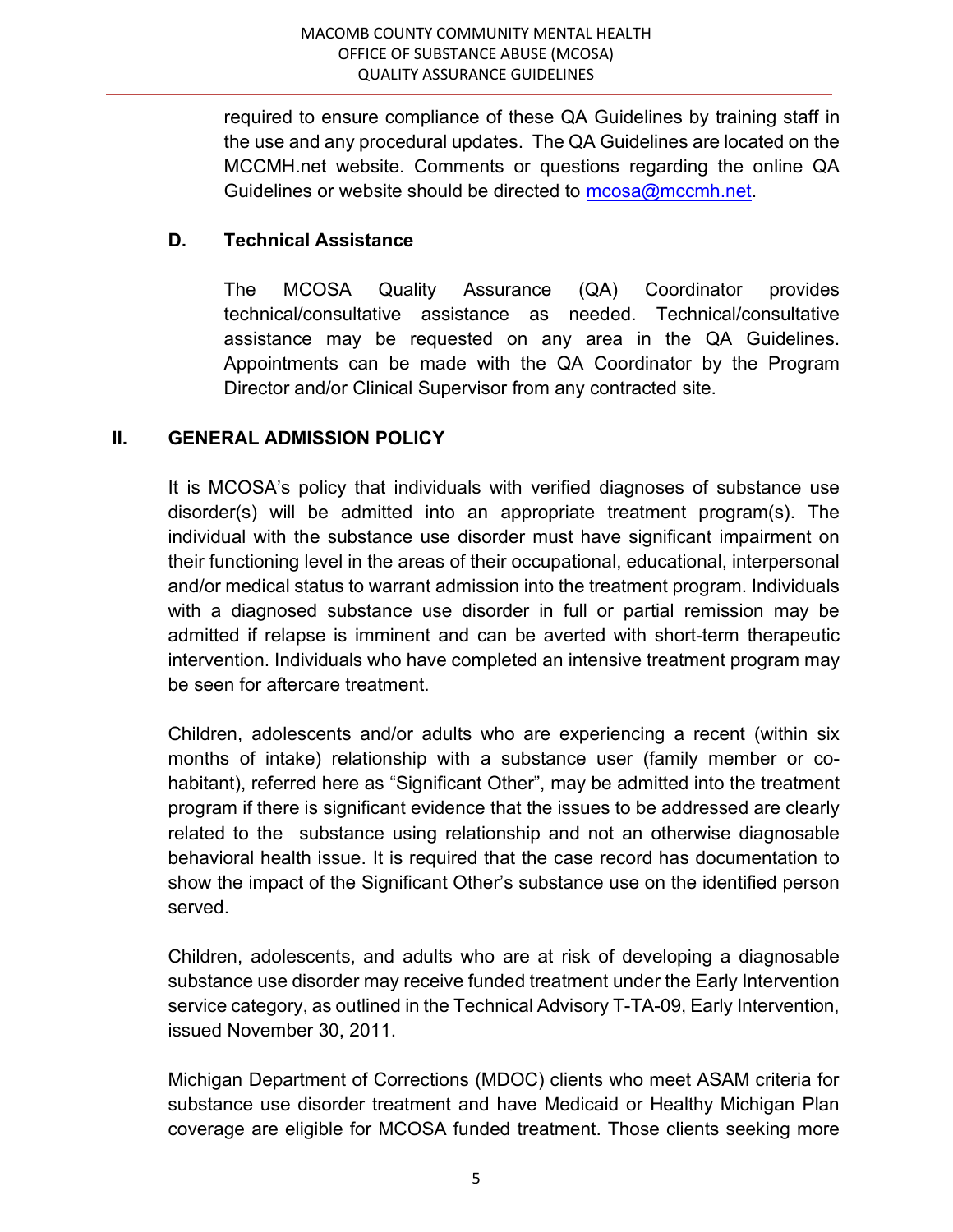intensive services (detox, residential, Medication Assisted Treatment) will be required to complete a screening with AMS to receive a referral. AMS will be responsible for tracking MDOC client referrals received from parole/probation agents and reporting back regarding whether the client followed up with screening. Treatment providers will be responsible for requesting a signed release for MDOC and completion of monthly reports to the assigned agent.

All Assessments must utilize the current MDHHS approved assessment tool (ASAM Continuum, GAIN). A copy of the assessment summary must be contained in the client FOCUS record.

# A. Screening Data Collection Requirement Guidelines

- 1. MCOSA requires the use of a screening form as a means of gathering the initial information from a client. This form must include a summary of the client's demographic information including residence, presenting substance use problem current substance use, financial status, and insurance information including whether or not the client is currently enrolled in Medicaid, HMP, MI Health Link, or 3rd party insurance.
- 2. The screening form must include the following additional information
	- a. Whether or not an individual is pregnant.
	- b. Whether an individual is an injecting substance user (use of drugs by injection in the past thirty [30] days).
	- c. Whether an individual is a parent whose child/ren have been removed or there is the threat of removal from the home as a result of protective services involvement.
	- d. Whether the person is referred by the Michigan Department of Corrections (MDOC)
	- e. The date the client first contacted the program for services, the intake appointment date that was first offered, the date accepted by the client, and the actual intake date; any additional appointments offered for the initial intake, including the related contact date, should also be documented.
	- f. The individual and household income, as well as the number of dependents, if any. (The number of dependents should be the number of dependent(s) on the household income, including the client.).
- 3. The screening form must be filed as a part of the clinical record and made accessible for MCOSA and/or other State or Federal auditors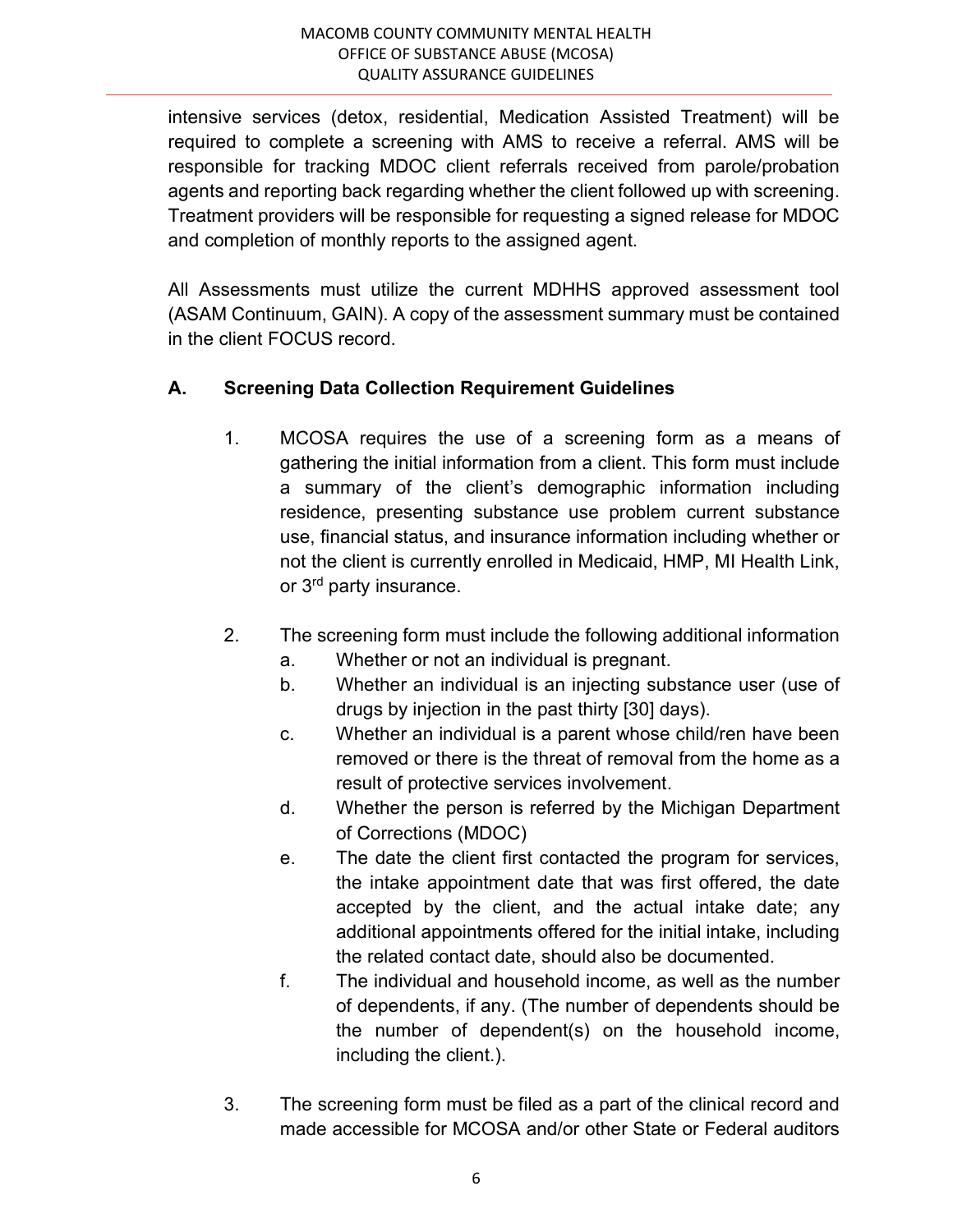regarding compliance with Federal priority admissions and Medicaid admission requirements.

- 4. All questions on the screening form must be completed in full.
- 5. Preference for access to services must be provided in the following order: Pregnant women, individuals using drugs by injection; parents whose child/ren have been or are in danger of removal from the home as a result of protective services involvement, individuals referred by MDOC, and all others.

# B. Income Eligibility Guidelines For Community Grant (Block Grant Or PA2) Funding

- 1. Clients with limited financial resources may qualify to have fees for substance use treatment subsidized. The clients who may qualify are identified as follows:
	- a. Clients who have no third party substance use coverage and are low income, based on the current MCOSA Fee Scale.
	- b. Clients who are low income and unable to pay a substantial co-payment/deductible with their third party substance use coverage.
	- c. Clients who have exhausted their third party substance use benefits and due to limited financial resources, cannot pay the full fee established by the agency.
- 2. Preference for funding must be given to Macomb County residents. However, programs that are not maintaining a waiting list, and are not exceeding prior monthly billing allocations, may admit out-ofcounty residents unless otherwise stipulated in their contract.
- 3. Client eligibility for funding must be documented in the case record. The agency must complete the MCOSA Fee Agreement Form for each Community Grant, HMP, MI Health Links and Medicaid funded client. The Fee Agreement Form must be signed by the contract agency, as well as by the client, at the time of admission, for any subsequent change in insurance and/or co-pay amount, and updated at least every 90 days for individuals receiving community grant funding. (See attachments for MCOSA Fee Agreement Form and Instructions.)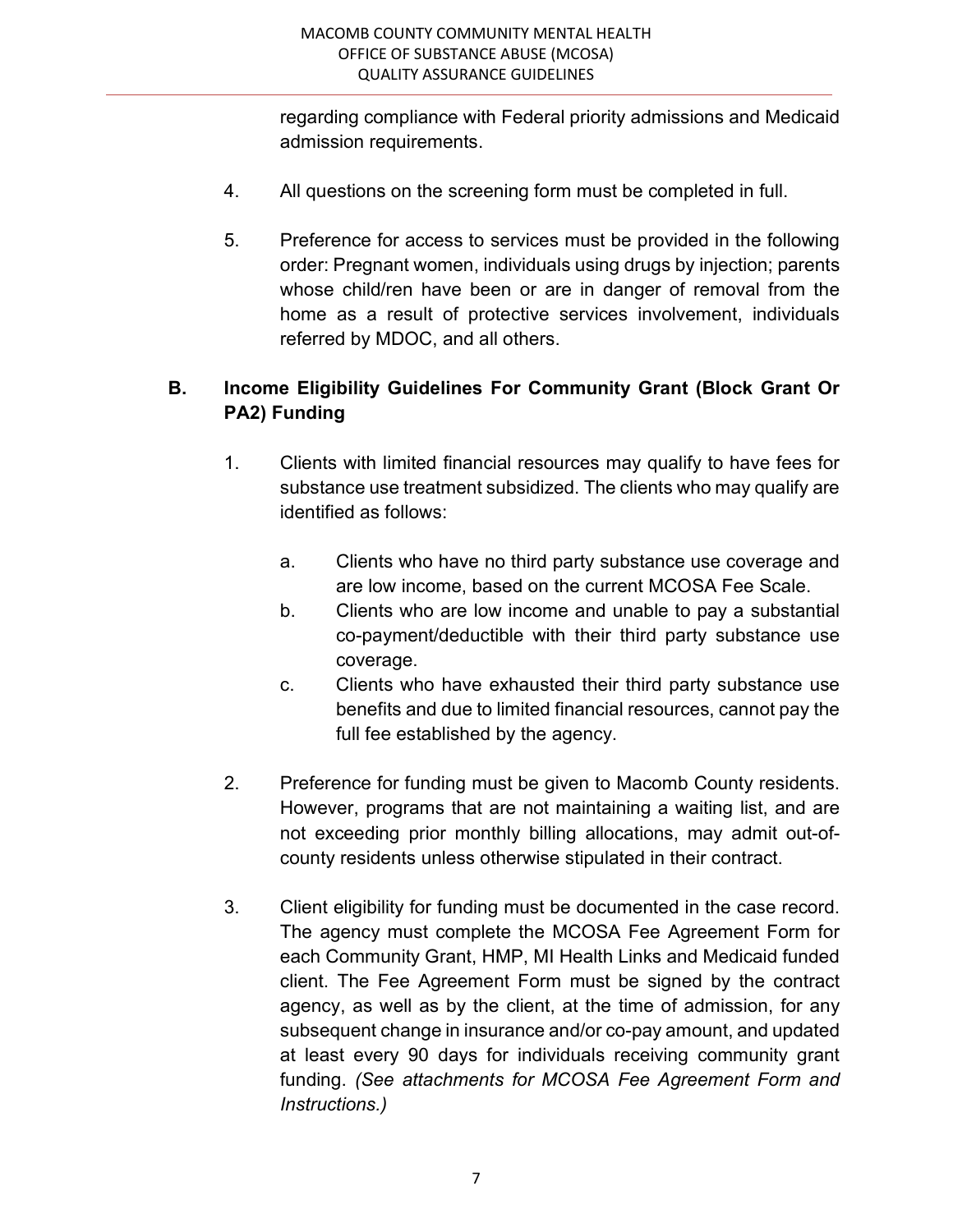- 4. Early Intervention school-based activities that are determined to be a contracted service require a MCOSA Fee Agreement Form to be completed including signatures from the agency and student. Additionally, the agency providing the school-based activities must complete all data screens in the MCOSA data system.
- 5. Reimbursement services must be documented within forty-eight (48) hours of rendering the service, in accordance with the Department of Licensing and Regulatory Affairs (LARA) licensing requirements and MCOSA QA Guidelines. Reimbursable units of service are:
	- a. Bed days for residential, withdrawal management, and recovery home service.
	- b. Chair days for intensive outpatient service.
	- c. Outpatient services including individual treatment, group treatment, didactic group presentations, case management, peer support services, psychiatric evaluation, medication review(s), medication doses, and Medication Assisted Treatment laboratory/urinalysis services as specified by contract.
- 6. MCOSA-funded intensive services, including withdrawal management, residential treatment, and medication assisted treatment, Intensive Outpatient Treatment, Opioid Health Home services, and Recovery Home Services require an AMS screen or Change in Level of Treatment form to be completed, of which must be reviewed and authorized by the AMS.
- 7. Clients are required to provide verification of income to be eligible for Community Grant funding. Verification includes but is not limited to: most recent Income Tax Returns, W-2 forms, 1099 forms, pay stubs, unemployment compensation forms, disability check stubs, or food stamp eligibility statements. Individuals who claim to be in the process of a divorce are required to have legal declarations of income available for verification. If there is no formal documentation, the individual must describe how they support themselves, including money from relatives, friends, etc.
- 8. Providers are required to verify eligibility for Macomb County HMP, Medicaid or MI Health Link funded services. Contract providers can verify coverage through the MCOSA data system or through the State's CHAMPS system. Clients are required to provide verification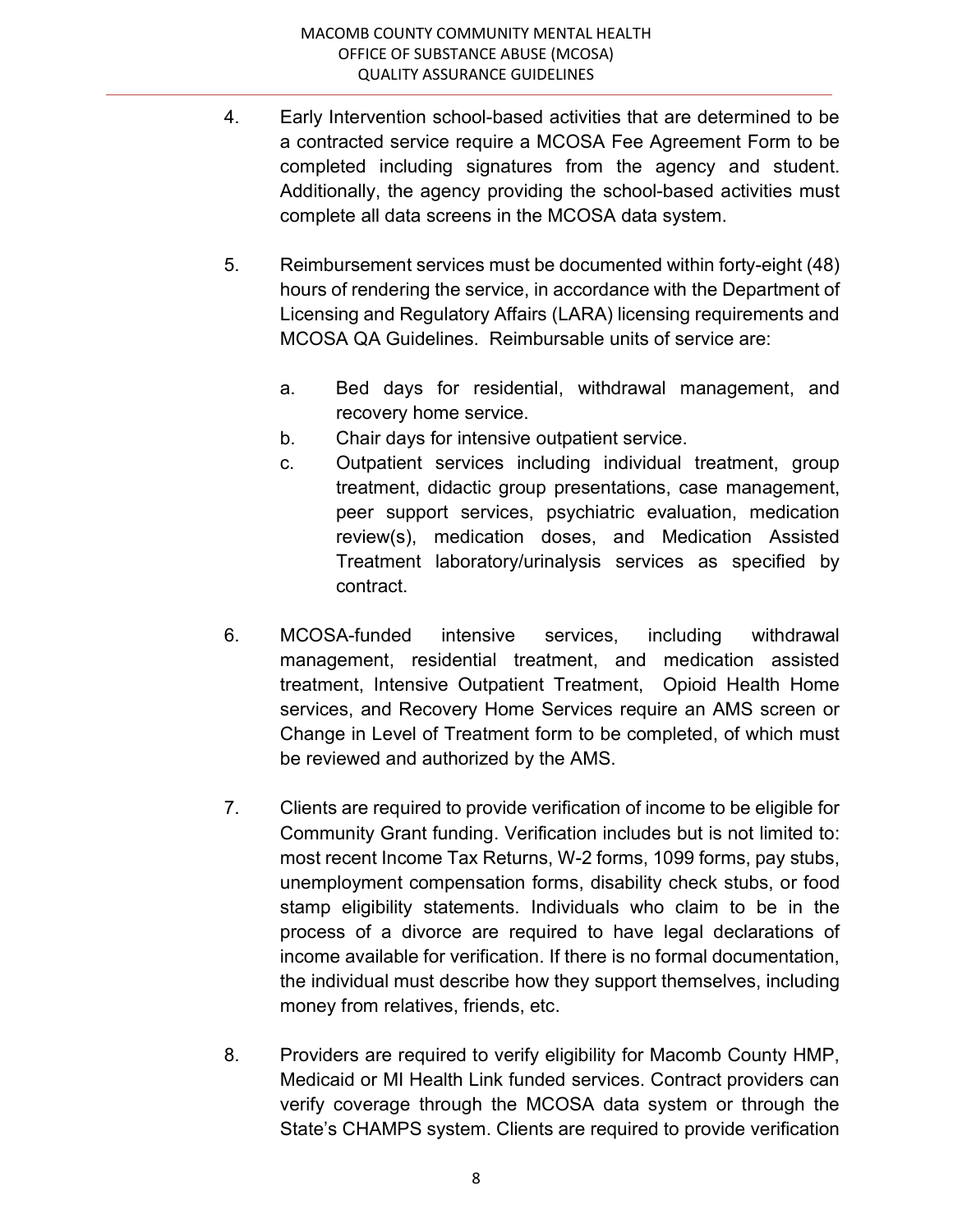of their current Macomb County residence. If the address on HMP/Medicaid account is not a Macomb County address, the client is required to contact the DHHS office to update their residency. (See MCOSA Data Instructions for additional information regarding verification of HMP/Medicaid/MI Health Link eligibility, including the requirement that all Community Grant funded recipients' eligibility be checked for HMP/Medicaid in the State's eligibility system prior to applying Community Grant funds).

 The AMS will provide a reimbursement level recommendation for clients screened; however, it is the contracted provider's responsibility to assign the correct reimbursement level based on proof provided by the client.

- 9. In order to obtain a fee exception for a lower reimbursement level, or to utilize Community Grant funding to assist in meeting a Medicaid or other third party deductible, the program is required to provide an explanation of the request for an exception on the Fee Agreement Form, along with the reimbursement level being requested. (See Appendix for instructions on deductible co-pay assistance.) Requests for a Fee Waiver should be made via the form with instructions listed in the Attachments. The Fee Waiver will not be considered without accompanying documentation of financial need or hardship.
- 10. Block Grant funds may not be used, directly or indirectly, to purchase, prescribe, or provide marijuana or treatment using marijuana. Treatment in this context includes the treatment of opioid use disorder. Grant funds also cannot be provided to any individual who or organization that provides or permits marijuana use for the purposes of treating substance use or mental disorders. See, e.g., 45 C.F.R. § 75.300(a) (requiring HHS to "ensure that Federal funding is expended . . . in full accordance with U.S. statutory . . . requirements."); 21 U.S.C. §§ 812(c) (10) and 841 (prohibiting the possession, manufacture, sale, purchase, or distribution of marijuana). Funds cannot be used to purchase needles for client use or pay for hospital based treatment.

## C. Electronic Data System: FOCUS

1. MCOSA FOCUS User Policy: Users of the Macomb County Community Mental Health (MCCMH) FOCUS Data System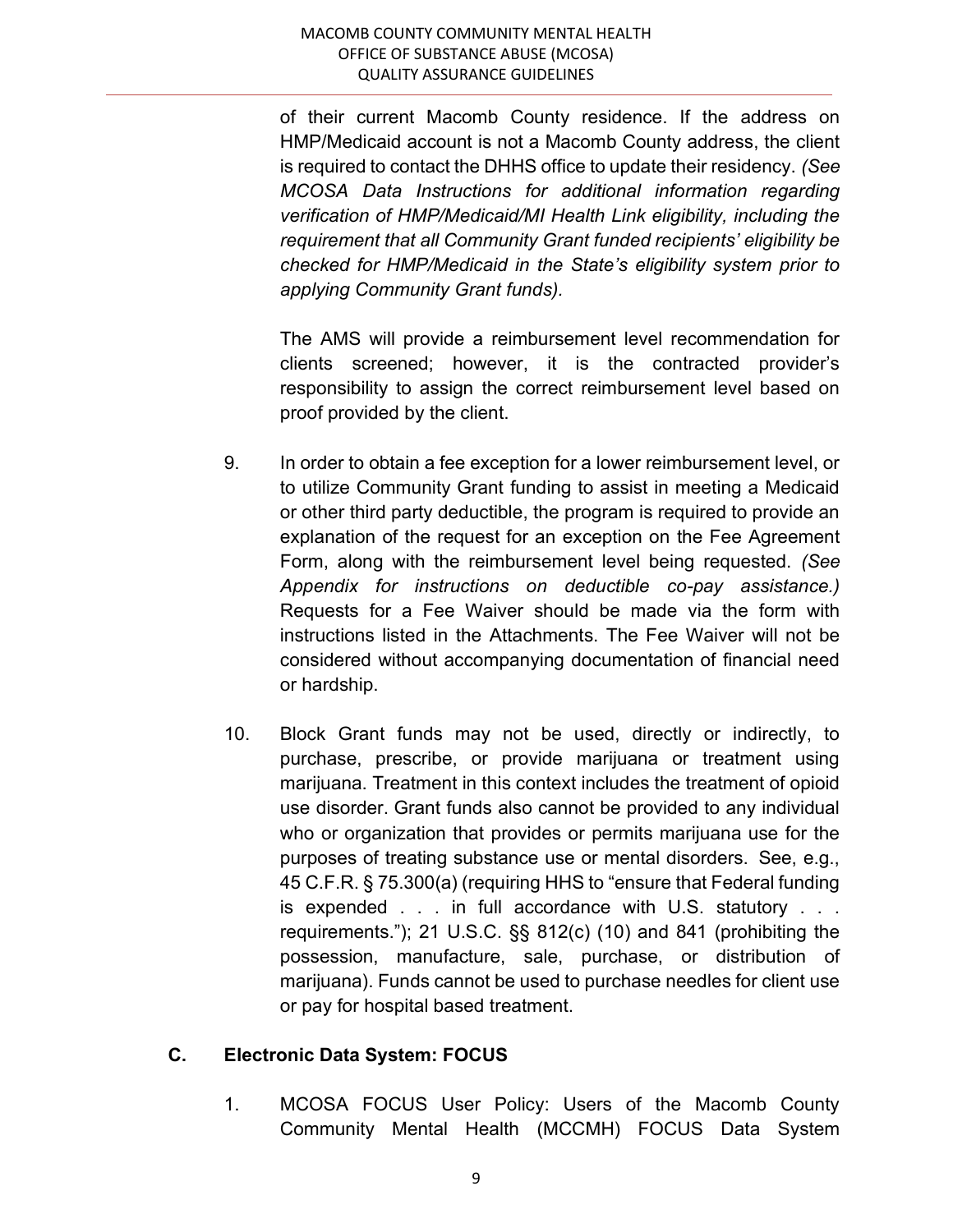(FOCUS) must comply with the Focus User Agreement as presented when assigned an account.

 FOCUS is an extension of the client's clinical record. The system contains confidential client information that is protected by State and Federal regulations. It is the responsibility of the provider to establish and enforce written policies and procedures related to use of FOCUS. These policies and procedures must ensure access only by those individuals who are informed of, and agree to abide by, the confidentiality regulations, and have been authorized by MCOSA to access the system. The protections offered by State and Federal regulations cannot be guaranteed if the system is compromised by access from non-authorized individuals or accessed at locations that are not approved, supervised, or controlled by the agency. Unauthorized attempts to access, obtain, alter, damage, or destroy information, or otherwise to interfere with the FOCUS system or its operation are prohibited by MCCMH. It is the MCCMH policy that staff may access consumer Protected Health Information (PHI) only when access to that information is a necessary part of their job function. Accessing consumer PHI for purposes other than to perform functions of the staff's agency position may result in an appropriate disciplinary action.

 FOCUS user accounts are assigned to a single use and are not to be share/used by anyone other than the assigned user.

 As an extension of the client's clinical record, care should be taken to follow clinical record protocol in completing FOCUS screens. For example, correct capitalization, spelling, grammar, and sentence structure must be used.

 MCOSA reserves the right to deny access to FOCUS to any individual or agency in violation of this policy.

 2. Admission Due Dates: For the purposes of these instructions, days are considered in terms of calendar days. If the due date falls on a weekend or holiday, the due date is moved to the next business day.

 Admissions and related Demographic, Payer, Financial and Assessment Appointment records entry time frames: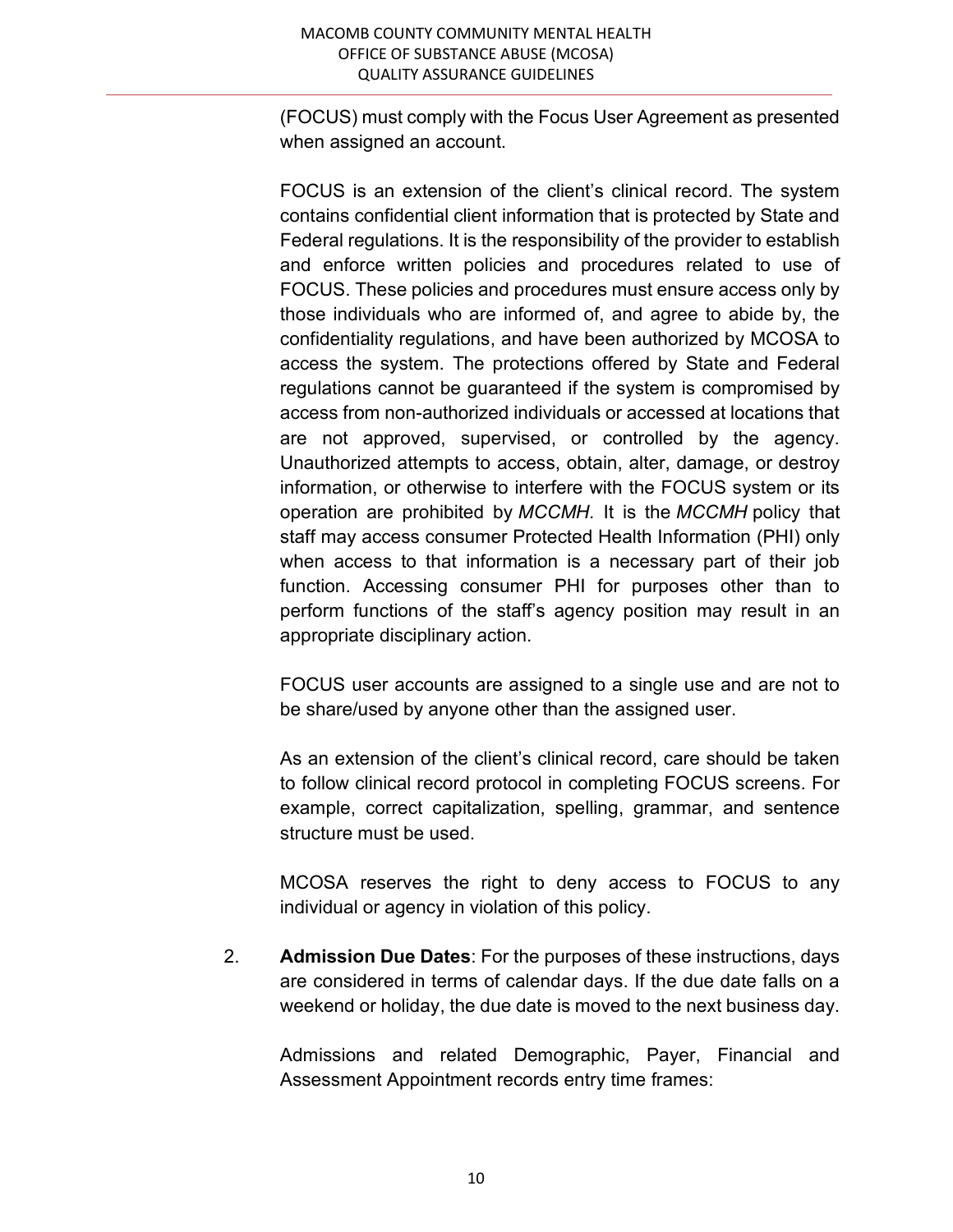- a. Withdrawal Management, Residential & IOP Admissions and related Demographic, Payer, Financial and Admission Appointment records must be entered into FOCUS within one business day. Eligibility must be run in the electronic FOCUS record.
- b. Outpatient Admissions and related Demographic, Payer, Financial and Admission Appointment records must be entered into FOCUS within seven days or by the next appointment after intake, whichever is sooner. Eligibility must be run in the electronic FOCUS record.
- 3. Discharge Due Dates: For the purposes of these instructions, days are considered in terms of calendar days. If the due date falls on a weekend or holiday, the due date is moved to the next business day.

 Treatment Discharges must be entered into FOCUS within seven days of the client's discharge from the program. In accordance with MDHHS requirements, FOCUS allows a client to have only one admission at any given time. Therefore, it is imperative that providers enter client discharges as quickly as possible, especially in the case of withdrawal management, residential and IOP programs. The aftercare provider will not be able to enter the client's admission into FOCUS until the detox/residential/IOP admission has been discharged.

 Any client not seen or heard from for a period of 30 calendar days is to be considered discharged, for purposes of FOCUS and MCOSA funding. A provider should complete the Discharge record using the last date of face-to-face contact with the client as the Discharge date.

 If a client returns to treatment within thirty (30) days of discharge, you may ask MCOSA to delete the discharge that was entered into FOCUS and request new authorizations starting at the original authorizations lapse date.

- 4. Initial Authorization Requests: Withdrawal Management, Residential and IOP must be entered within one day. The AMS will process these requests within one day of receipt and return them to the provider electronically as approved or denied.
- 5. Deviations From The Admission and/or Authorization Request Schedule: Deviations from the schedule are expected to be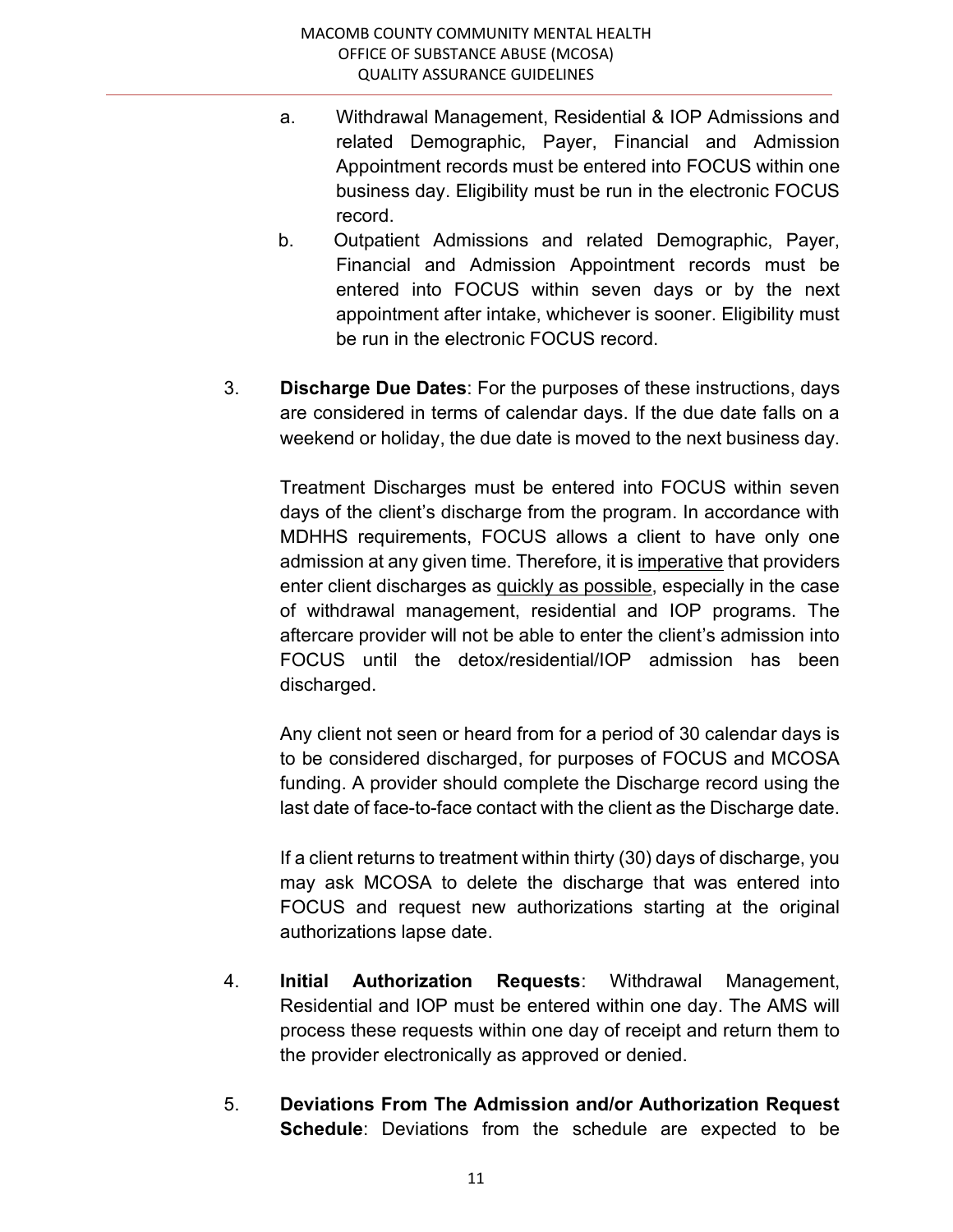infrequent and allowable only under extenuating circumstances. Circumstances such as staff vacation or sick leave, losing track of the number of sessions for reauthorizations, part-time employment of the clinician and data-entry clerks not receiving FOCUS information from clinicians in a timely manner are NOT considered extenuating circumstances and will be approved with an effective date corresponding to the Request Date auto completed by FOCUS in the initial/reauthorization screen.

# NOTE: Clients are not to be held financially responsible for services omitted in the approved authorization period due to late submissions by the provider.

 Extenuating circumstances such as the provider's loss of Internet access, FOCUS problems or telephone/equipment failure, resulting in the delay of admission and/or authorization request entry must be conveyed to MCOSA's Director.

Extenuating circumstances such as retroactive eligibility and delayed receipt of third-party liability documentation must be conveyed in the Comments box of the Authorization request, and admission, if applicable. Fax all related documentation (IE, third-party rejection notice) to MCOSA's Account Clerk IV Clerk.

Programs wishing to appeal the decision by MCOSA/AAR to set the effective date to a date other than that requested by the provider should submit a written Level One MCOSA Appeal to the Quality Assurance Coordinator within five days of MCOSA/AAR's response to the authorization/reauthorization request.

Any requests submitted over 30 days after the admission date will not be opened by the AMS. Keep in mind that any services provided without a case opened may result in denied claims.

## D. Admission Exclusion Policy for All Treatment Modalities

 1. Individuals with a primary psychiatric diagnosis only are not eligible for substance use disorder funding. Adults or adolescents who are at risk for developing a substance use disorder problem due to involvement with a using person or who are experiencing functional/social impairment as a result of use, but do not yet reach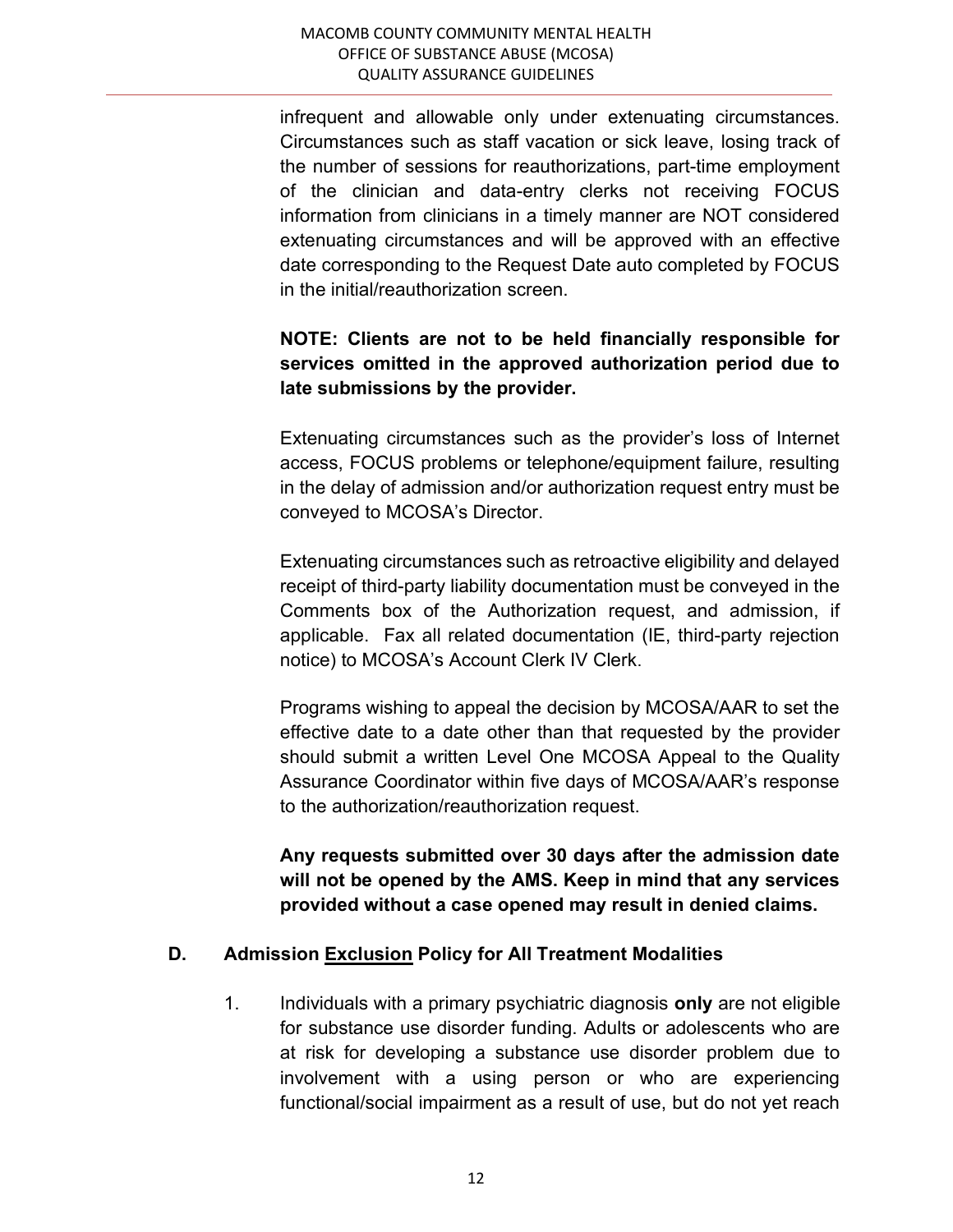the threshold for Substance Use Disorder diagnoses, may be eligible for Early Intervention services.

- 2. Individuals referred for the sole purpose of receiving Drinking and Driving Education classes are not eligible for MCOSA funding.
- 3. Individuals referred for assessment only as a means to comply with parole/probation or other court order are not eligible for MCOSA funding.
- 4. Individuals who present only with Adult Children of Alcoholics (ACOA) issues, and who do not meet the criteria for a Significant Other or Early Intervention, do not qualify for MCOSA Community Grant, HMP, or Medicaid substance use disorder funding for psychotherapy.
- 5. Individuals who do not meet the MCOSA Admission Policy Guidelines and Medicaid Medical Necessity criteria are not eligible for MCOSA Community Grant, HMP, MI Health Link or Medicaid funded substance use disorder treatment.
- 6. Hospital-Based Acute Medical Detoxification and Inpatient Substance Use Treatment are not funded by MCOSA.

# III. ADMISSION PROTOCOLS FOR MCOSA COMMUNITY GRANT, HMP, MI Health Link, AND MEDICAID FUNDED SUBSTANCE USE DISORDER TREATMENT

Admission criteria and guidelines must incorporate and comply with the American Society of Addiction Medicine (ASAM) Criteria for the treatment of substance use disorders, the MDHHS Medicaid Managed Care Policies, MCOSA Medical Necessity Criteria, and the MDHHS Office of Recovery Oriented Service Care Policies and Procedure criteria.

 Placement criteria is based on the principle of identifying the least restrictive environment necessary to meet the individual's treatment needs while offering choice and respecting the diversity of the individual. Individuals seeking substance use disorder treatment services must meet the most recent version of the Diagnostic and Statistical Manual of Mental Disorders, diagnostic criteria for a substance use disorder(s), unless otherwise stated in these guidelines.

#### SERVICES REQUIRING PRIOR AUTHORIZATION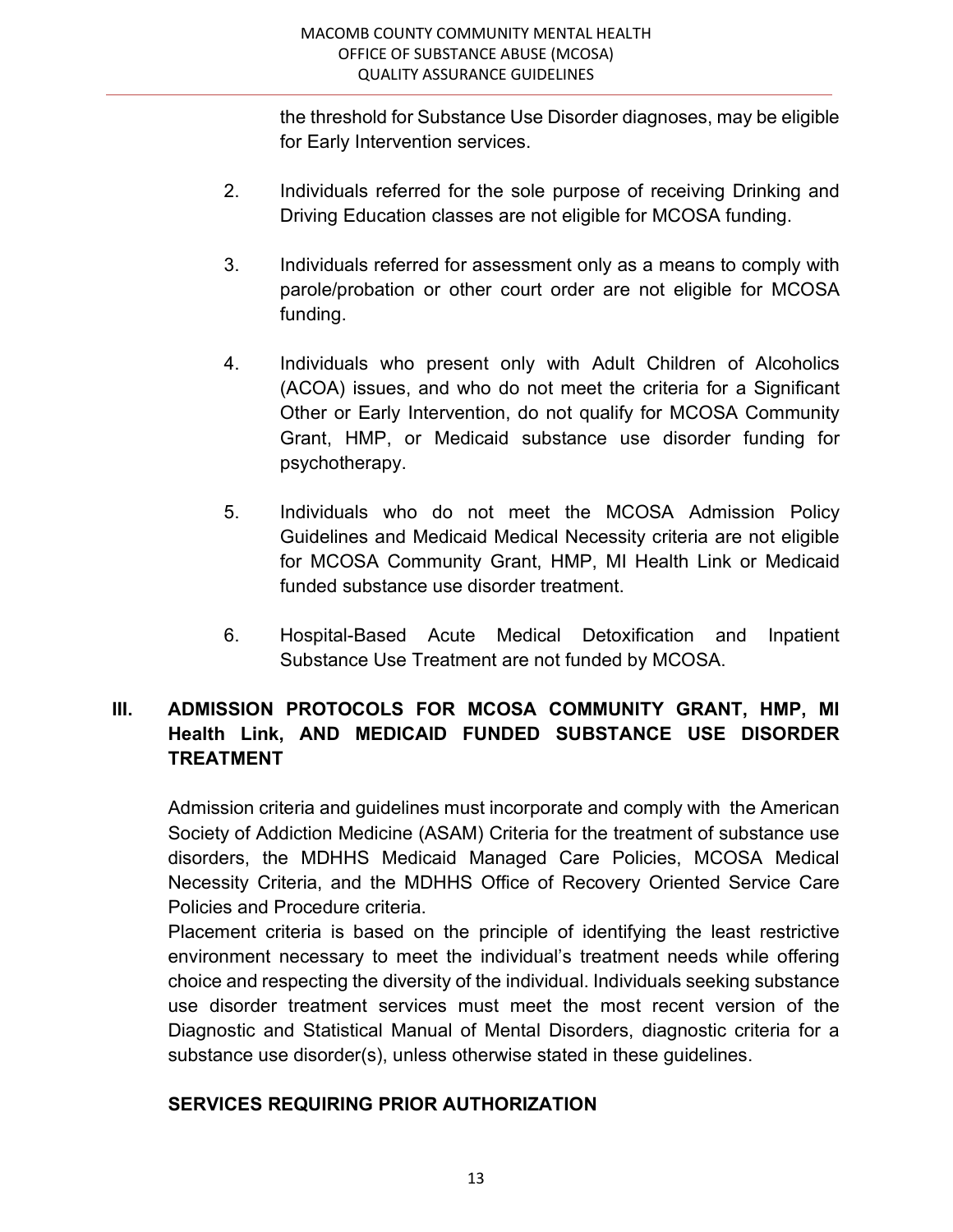MCOSA funded intensive services, including withdrawal management, residential treatment, Intensive Outpatient Treatment, Opioid Health Home services, and Recovery Home Services require prior authorization by the AMS.

# SPECIALTY SERVICE CRITERIA

# A. Access Management System (AMS)

- 1. Individuals in Macomb County, who are affected by substance use disorder, either directly or indirectly, as a Significant Other/Codependent, may access referral services through the AMS.
- 2. Individuals seeking publicly funded withdrawal management or intensive treatment (residential, IOP, MAT) are required to be prescreened for eligibility for those services by the AMS.
- 3. Individuals seeking screening and referral services at the AMS are not charged a fee for those services.
- 4. The AMS uses a standard screening tool which incorporates information to identify a diagnostic impression and current treatment needs. The MCOSA Quality Assurance Guidelines and the American Society of Addiction Medicine's Criteria, Medicaid Provider Manual and Medical Necessity Criteria are used to make a final determination regarding placement for individuals seeking prior authorization for funded intensive services.
- 5. AMS screening information is available in the data system to the provider once a valid release of information is received at the AMS. The AMS screen provides the treatment agency with the results of the level of care determination via the ASAM Criteria, diagnostic impression of the latest version of the DSM and the number of days of services recommended for intensive service levels.

# B. Opioid Health Home (OHH) Services

 The OHH will provide comprehensive care management and coordination services to eligible beneficiaries with an opioid use disorder diagnosis. For enrolled beneficiaries, the OHH will function as the central point of contact for directing patient-centered care across the broader health care system. Beneficiaries will work with an interdisciplinary team of providers to develop a person-centered health action plan to best manage their care.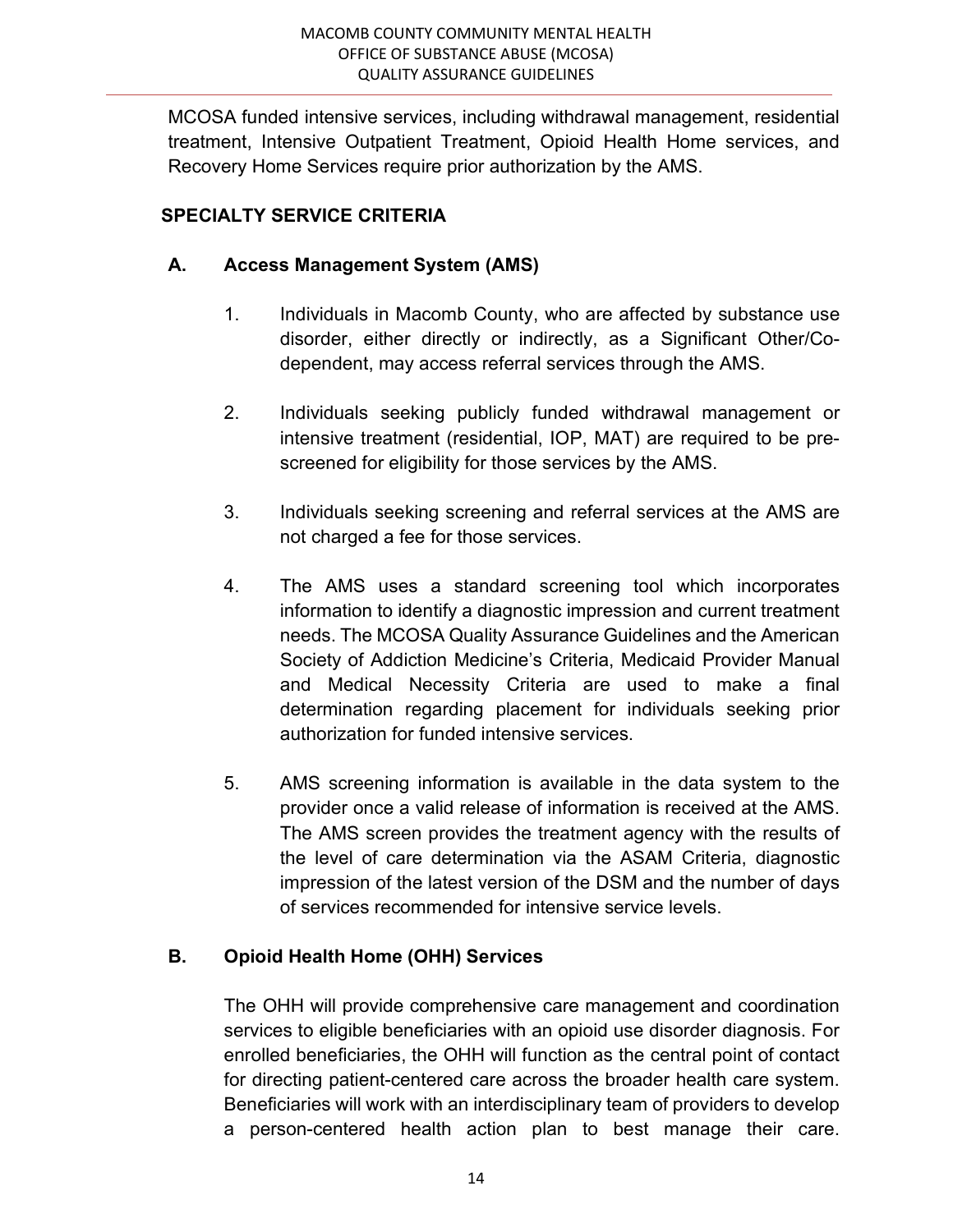Participation is voluntary and enrolled beneficiaries may opt-out at any time. The OHH program will work to 1) improve care management of beneficiaries with opioid use disorder; 2) improve care coordination between physical and behavioral health care services; and 3) improve care transitions between primary, specialty, and inpatient settings of care. Services will be provided in accordance with the Care Plan, but at least monthly.

# C. Recovery Home Services

The goal of Recovery Housing services is to provide a supportive recovery environment to help reduce the incidence of drug and alcohol use and dependency, prevent relapse, and support individuals in their recovery efforts. Services include post therapeutic supervised support in a Residential setting for individuals who meet the diagnostic criteria for a substance use disorder (see Section VI for definitions) and meet the following guidelines:

- 1. Admission to a recovery house requires the individual has completed or does not need medical or Withdrawal Management, is currently enrolled in a MCOSA funded treatment services and is/will be participating in a MCOSA ambulatory treatment service while residing in the home. If individual has a medical or psychiatric condition it will not interfere with the ability to function in a supervised supportive environment. The individual must be in the active stage of change, motivated for recovery, and willing to participate in weekly recovery meetings. And;
- 2. When one or more of the indicators below are evidenced:
	- a. the individual is in need of a highly structured and monitored living environment with strong recovery/12-step support available, with the goal of attaining independent living;
	- b. the individual has had past failed aftercare attempts which result in a return to chronic use;
	- c. there are significant negative factors in the family, social or work environment that place him/her at risk for relapse without ongoing structured support.

# D. Significant Other Services

 To qualify for MCOSA Community Grant funding as a Significant Other, the individual is expected to attend scheduled treatment sessions and comply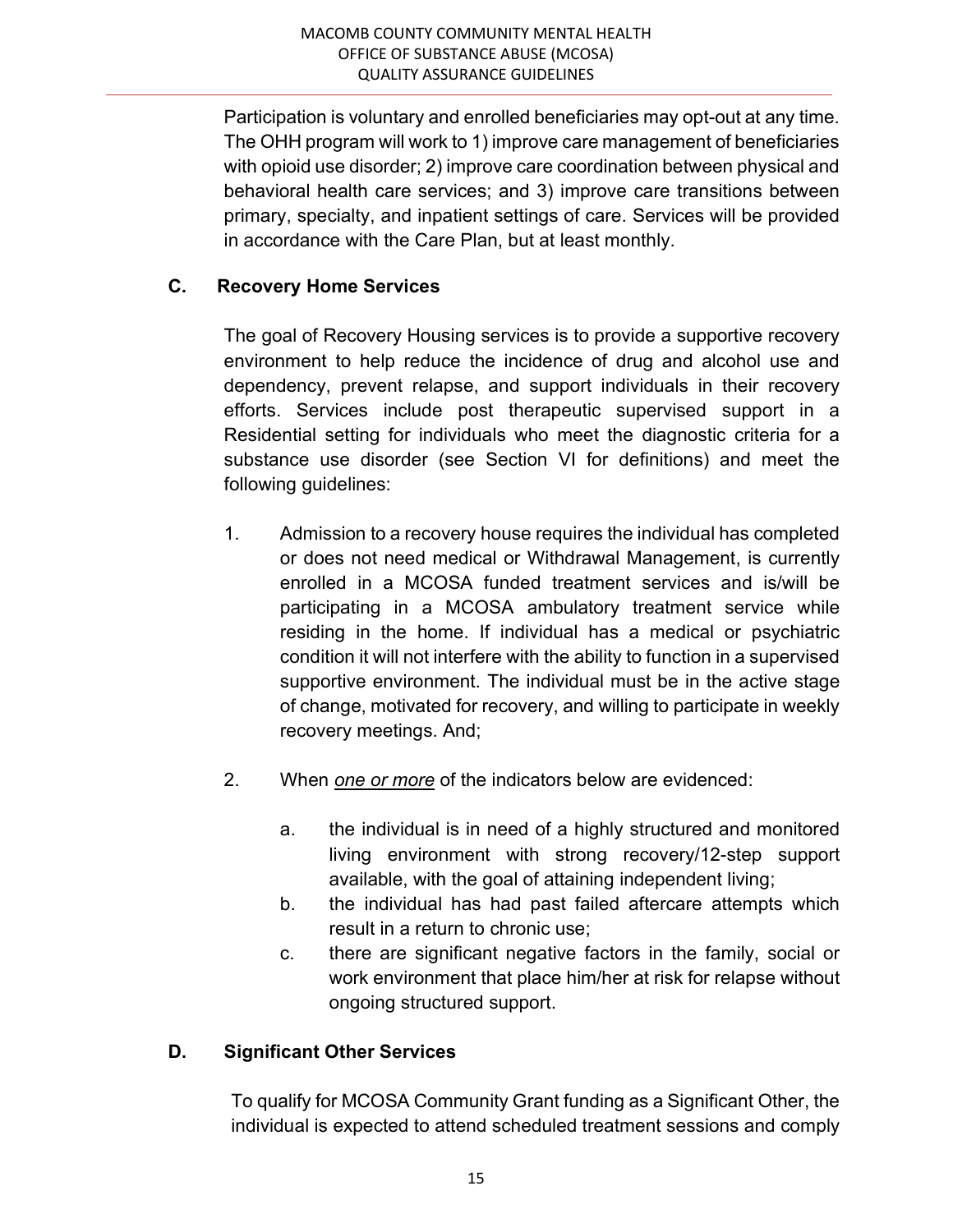with the established individualized treatment plan as formulated by the primary therapist and client. Significant Other cases receive funding are limited to 12 sessions, for up to a three (3) month period. (The individual must not otherwise be eligible for mental health services or receiving treatment services elsewhere. Psychiatric evaluation and medication services are excluded from authorization.

## E. Relapse Prevention Services

To qualify for Relapse Prevention Services, there must be documentation of current environmental, social, familial, judicial, or other stressors that place the client at risk for relapse. Relapse prevention services will receive funding for a three (3) month period. Individual must not otherwise be eligible for mental health services or receiving treatment services elsewhere. Psychiatric evaluation and medication services are excluded from authorization.

# F. Early Intervention Services

- 1. Referrals for at-risk youth are made from area middle and high school districts to the Adolescent Outreach Program (AOP). AOP reduces barriers to access and provides services in the school setting to the highest risk youths.
- 2. Students can be self-referred or referred by school personnel.
- 3. At-risk adolescents are identified by school personnel due to their poor school performance, poor school attendance, disruptive behavior, and substance use.
- 4. Priorities for school-based services include involving the family in treatment.
- 5. School-based Early Intervention services are time-limited to an assessment and an average of eight (8) sessions.
- 6. Referrals are made for higher level of care for clients in need of more intensive services.

## G. Peer Recovery Services

Peer Recovery Services can be made by the AMS at time of screening and/or by any contracted network provider throughout the episode of care.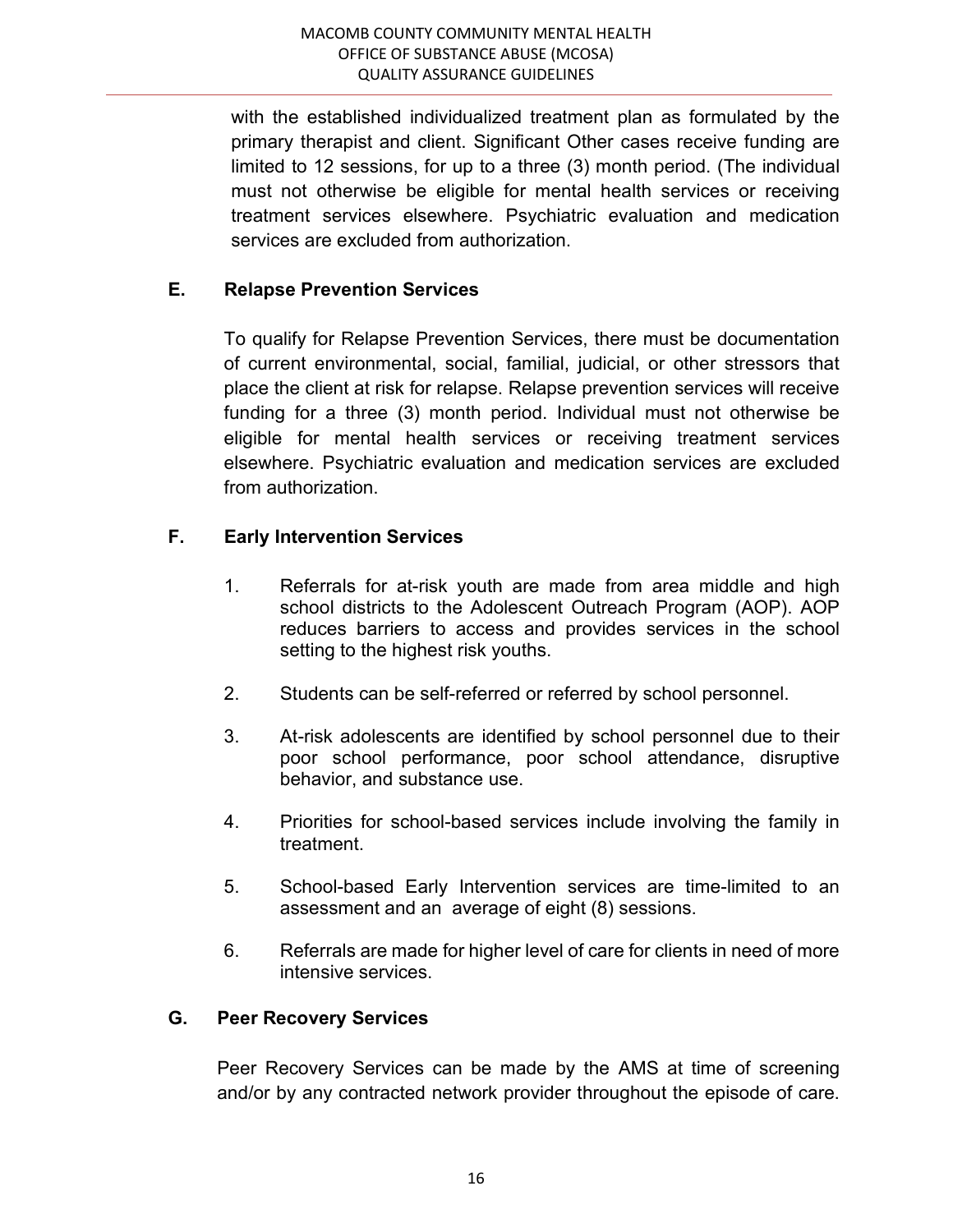Contract providers complete a Peer Referral Request form and fax to CARE of Southeastern Michigan and documents the request in the clinical record.

- 1. The Peer Recovery Program reviews each referral and assigns a Peer Recovery Coach to the individual based on the specific needs to the individual.
- 2. The Peer Recovery Coach will contact the individual within one (1) business day of the receipt of the referral.
- 3. Peer Recovery Coach meets with the individual face-to-face within one (1) week of the initial contact to provide an orientation with the client and complete all the required paperwork in order to begin services.
- 4. Peer Recovery Coach completes a Recovery Plan.
- 5. All contact with the individual via phone or face-to-face is documented in contract provider record.
- 6. All clients will receive at least two (2) recovery services per month while enrolled in the PRC program.
- 7. If a client has not participated in peer recovery services in 30 days, the case should be closed in FOCUS.

# IV. CONTINUED STAY, DISCHARGE, AND READMISSION

Individuals admitted with a substance use disorder diagnoses who have not demonstrated progress towards treatment goals, should be re-evaluated for changes to the Individual Plan of Service, and/or referral to an alternate treatment modality/intensity based on ASAM Criteria. The Individualized Treatment Plan revisions should clearly identify areas of treatment that requires specific focus in order for recovery goals to be achieved. Individuals who have achieved treatment goals and meet ASAM Criteria for discharge should be provided with an aftercare plan.

Individuals admitted under the Significant Other criteria are not eligible for Community Grant funding beyond 12 sessions within a three month period of time.

Children or adolescents admitted under the early intervention criteria, may have additional treatment authorized with documentation of the progress attained and rational for reauthorization beyond three months when extenuating circumstances exist (e.g., deterioration in home environment, return to past peer contacts) if still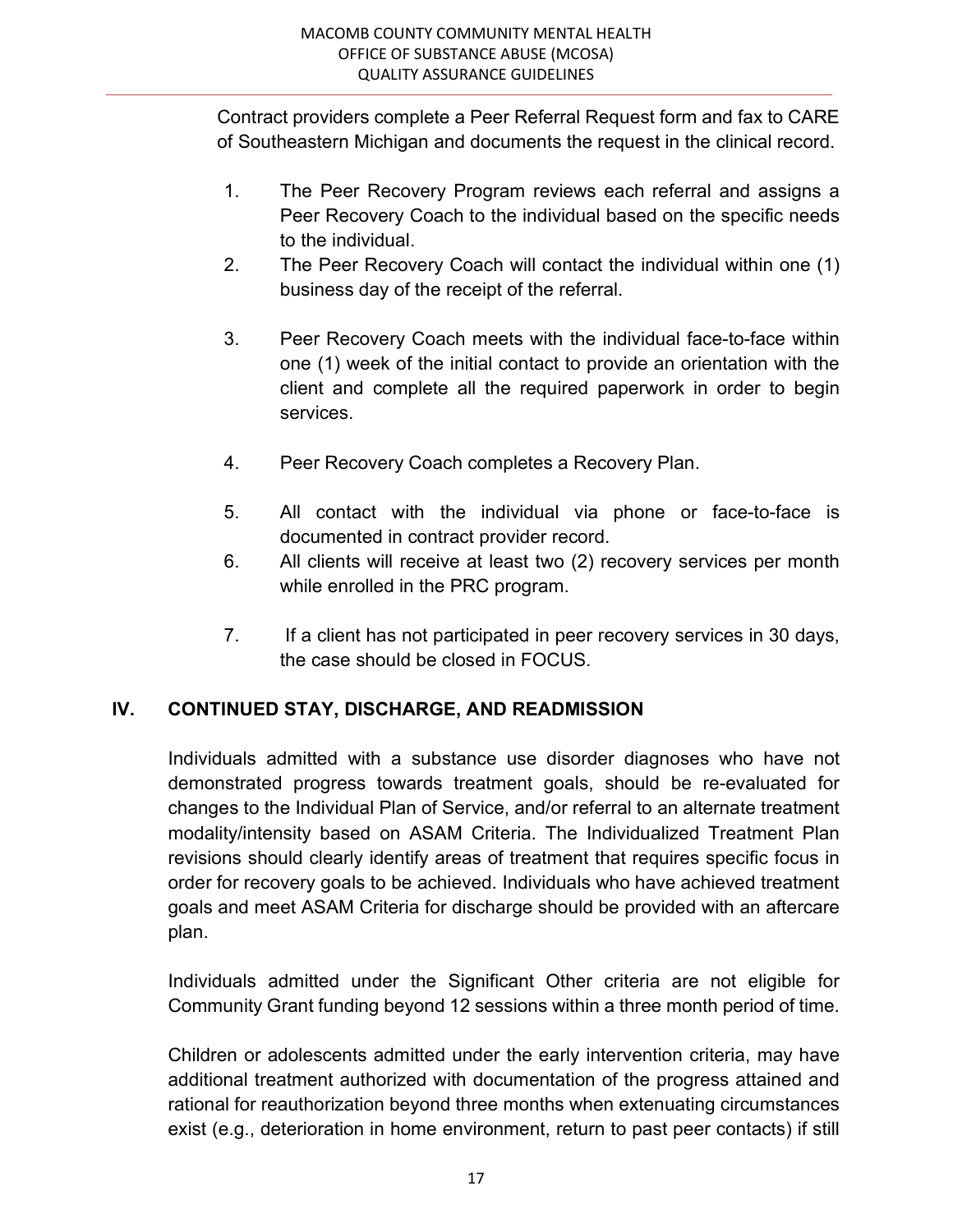meeting ASAM Criteria for this level of care. Otherwise, clients needing a higher level of care, such as Outpatient treatment, should be referred to office/clinic based treatment provider.

Individuals admitted for Relapse Prevention are not eligible for reauthorization. The maximum length of funding for Relapse Prevention is three (3) months.

Individuals whose funding is discontinued for any reason are to be given a referral to an alternative treatment program via the AMS or assisted by the agency in establishing alternative funding sources for treatment.

## A. Reauthorization For Continued Stay

A reauthorization request must be submitted in the MCOSA data system indicating the rationale for continued stay beyond the initially authorized request (see MCOSA Data Instructions).

Requests for extension of services must be submitted on a Reauthorization Request form via the MCOSA data system in sufficient time for the AMS to review and respond prior to the scheduled client discharge (three (3) business days). Reasons for extended length of stay must be clearly documented in the clinical record, including need and rationale for extension and documentation that the client meets ASAM Criteria for the requested level of care.

Continuation of Withdrawal Management: Average length of stay for Withdrawal Management is up to five (5) days. When detoxification cannot be completed within that time, the Medical Director must document a need for continued stay with rationale for each 24 hours beyond the 72-hour period. Utilization reviews by program medical and clinical staff are required for all cases where length of stay exceeds five (5) days.

## B. Readmission Procedures

1. Each case of repeated admission (generally within the previous six month period of time) to a contract program must include a readmission summary/admission update. The summary must include the following: analysis of previous goals and objectives, narrative explanation of the reasons for leaving previous treatment, the course and outcome of the previous treatment, and reason for seeking readmission. The summary may be included in a standard intake assessment procedure. A readmission summary/admission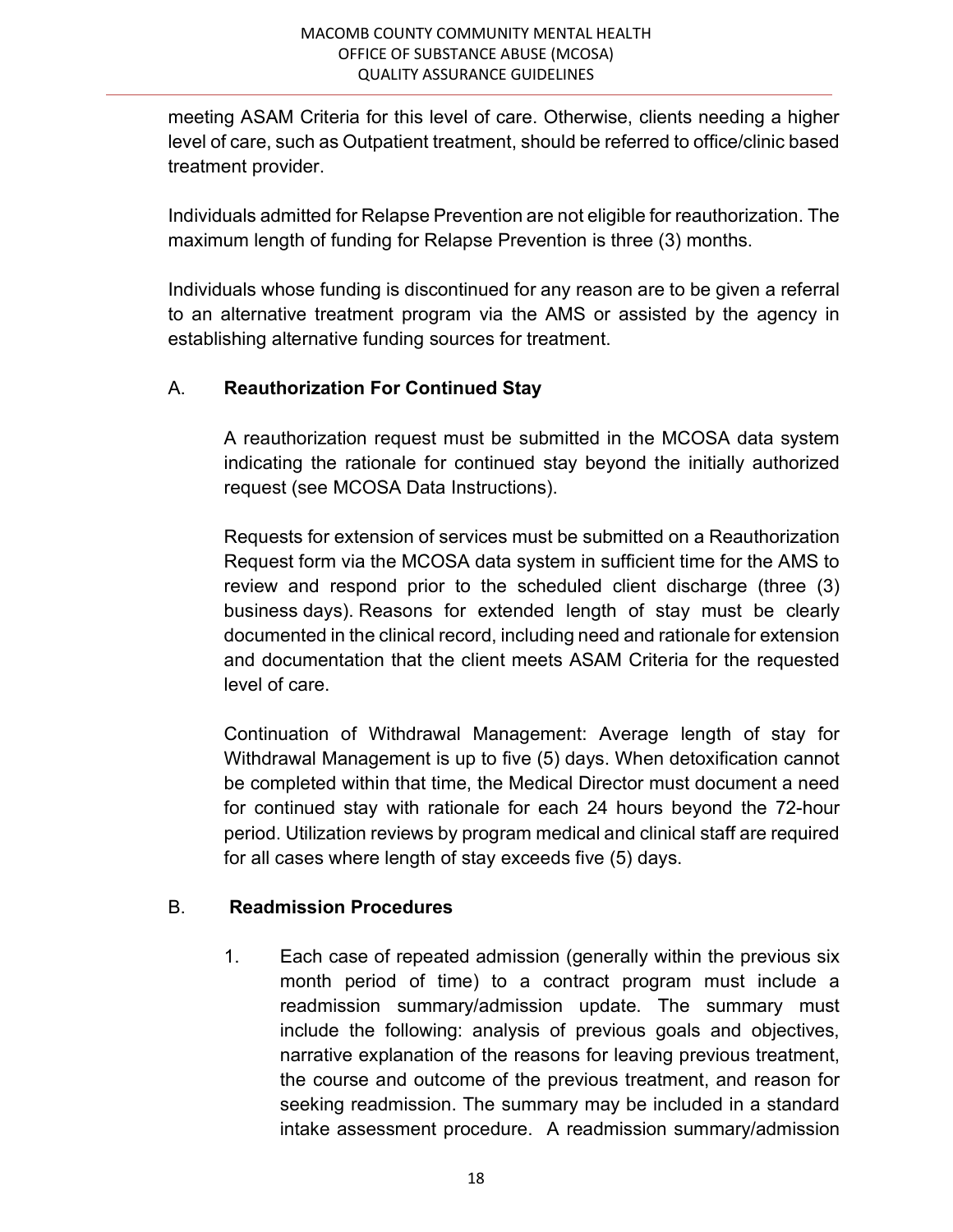update cannot be completed on a previous readmission summary. In this instance, a complete assessment must be conducted.

- 2. Clients seeking readmission must meet the MCOSA guidelines for admission to the appropriate service element, demonstrate medical necessity and meet the ASAM Criteria for admission to the requested level of care.
- 3. This readmission policy does not apply to detoxification/withdrawal management services.
- 4. Readmission to residential, MAT, and IOP requires screening by the AMS.
- 5. Individuals may be screened by the AMS for referral to the extent that they continue to experience substance use related problems. The AMS monitors substance use referrals to outpatient and intensive services for excessive utilization, dual enrollments, and multiple requests for services and follow-up for aftercare compliance.

# C. Intra-Agency Transfer Procedures

- 1. A comprehensive assessment update must be completed within five (5) days of the date of transfer to the new level of care and within 30 days of discharge from the previous service category.
- 2. A treatment plan update identifying needed goals and objectives related to the transfer or issues identified in the Comprehensive Assessment Update, must be placed into the treatment record before treatment in the new level of care begins.
- 3. This policy does not include changes from detoxification into a more restrictive service.

# V. CLINICAL DOCUMENTATION PROTOCOL

#### A. Clinical Assessments

All Assessments must utilize the current MDHHS approved assessment tool (ASAM Continuum, GAIN). A copy of the assessment summary must be contained in the client FOCUS record.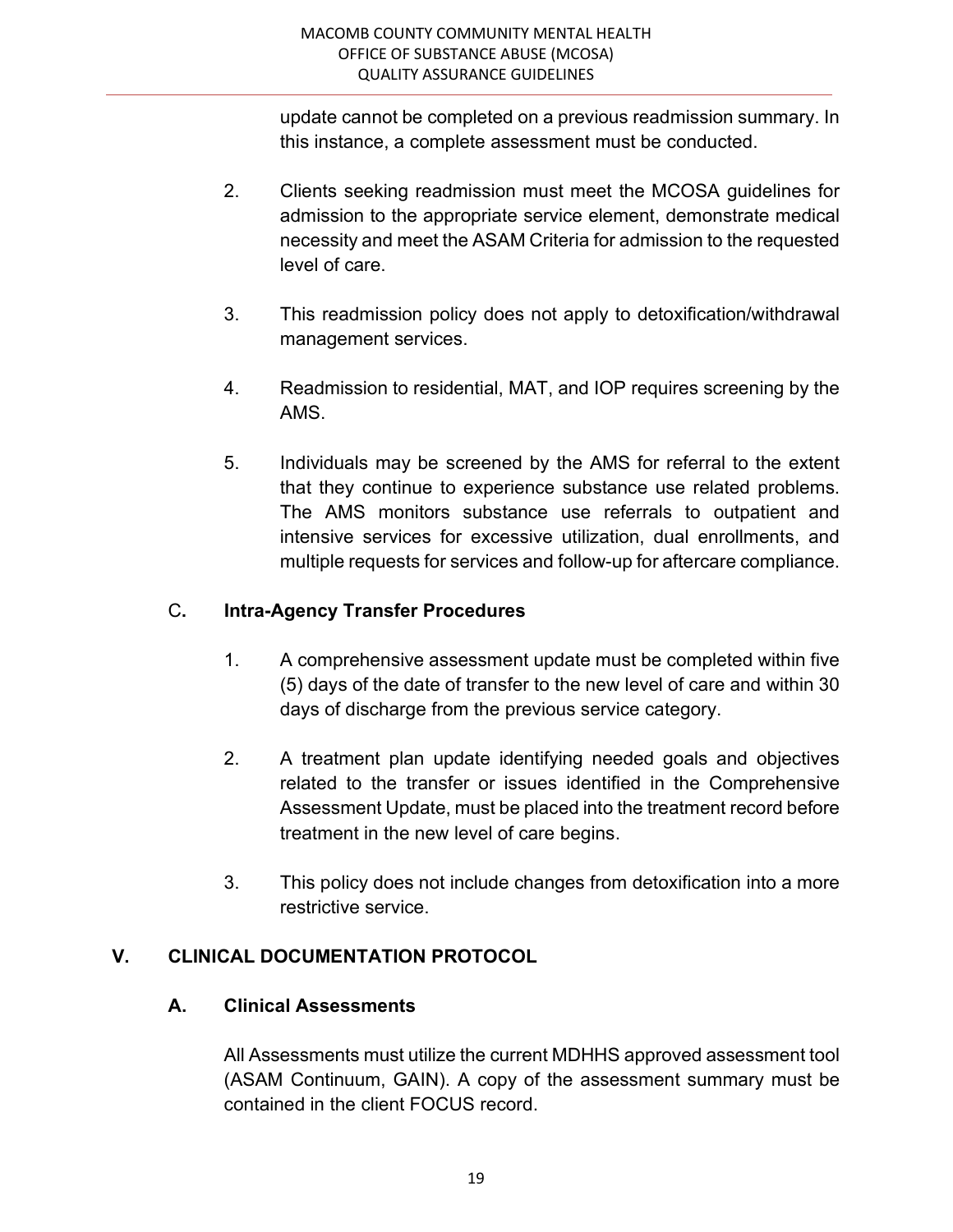Treatment programs are required to utilize the ASAM Criteria for placement and treatment planning.

#### Dimension 1: Withdrawal/Detoxification Potential:

- Substance use assessment
- Medical assessment

#### Dimension 2: Biomedical Conditions and Complications:

- Medical assessment
	- Nutritional assessment

#### Dimension 3: Emotional/Behavioral/Cognitive Conditions & Complications:

- Emotional assessment and status
- Behavioral/Psychological/Cognitive assessment
- Family or Origin assessment
- Current family

#### Dimension 4: Readiness to Change:

- Substance use assessment
- Legal assessment, internal versus external motivation
- Identification of the Stage of Change for primary and secondary issues

#### Dimension 5: Relapse/Continued Use Potential:

- Substance use assessment
- Recreational assessment
- Vocational assessment

#### Dimension 6: Recovery Environment:

- Substance use assessment
- Current family assessment
- Social assessment
- Cultural assessment
- Vocational/Educational assessment
- Recreational assessment
- Spiritual assessment; outside supports
- 1. Initial Assessment Process
	- a. An initial assessment must be placed into the case record before treatment commences or within three (3) working days of the intake date.
	- b. The initial assessment must include a complete presenting problem statement.
	- c. The initial assessment includes major factors in the following areas as they impact directly on the presenting problem; only the relevant data need be included unless no other assessment is to be completed. In that case, the initial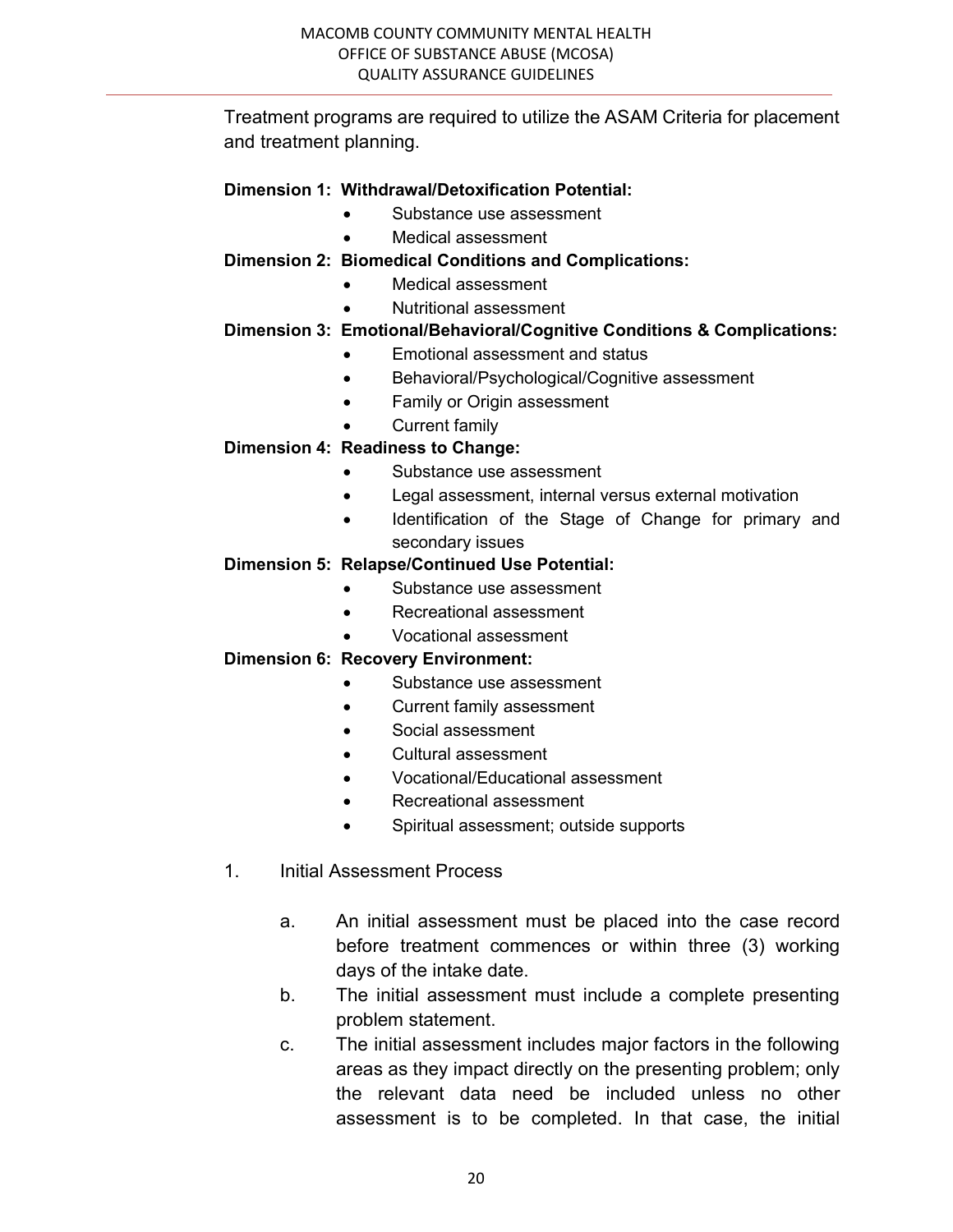assessment must address all six ASAM Dimensions listed above.

- d. The initial assessment determines whether a physical examination is required. This assessment is based on the client's report of medical problems, medication prescribed and taken, and/or the date of the most recent physical examination.
- e. The initial assessment determines whether a psychiatric and/or psychological evaluation is needed for diagnostic clarification or treatment purposes.
- 2. The Comprehensive Assessment Process
	- a. A Comprehensive Assessment must be placed in the client's file by the third treatment session or 30 calendar days after intake, whichever occurs first.
	- b. A Comprehensive Assessment includes a detailed analysis and formulation for all areas listed in Section VIII, A-1 (Initial Assessment) above, including the need for a medical or psychiatric consult.
	- c. A Clinical Assessment Summary outlines the salient aspects of the client's history as applied to the presenting problems toward the goal of creating a treatment plan.
	- d. A diagnosis (or diagnoses) is/are determined on the basis of the data contained in the Initial and Comprehensive assessments. The diagnosis/diagnoses conform(s) to the criterion set out in the latest version of the DSM and ICD manuals.
	- e. The Comprehensive assessment may include a summary of the above required elements contained within the six ASAM dimensions.
- 3. Accompanying Intake Documents
	- a. A consent for treatment for the providing agency must be included in the client chart with the client signature.
	- b. Documentation must be included in the chart indicating the client was provided the Medicaid Help When You Need It Handbook, Privacy Notice, Recipient Rights information and information regarding 42 CFR.
	- c. Each chart must include documentation regarding a clients' Primary Care Physician and care coordination activities.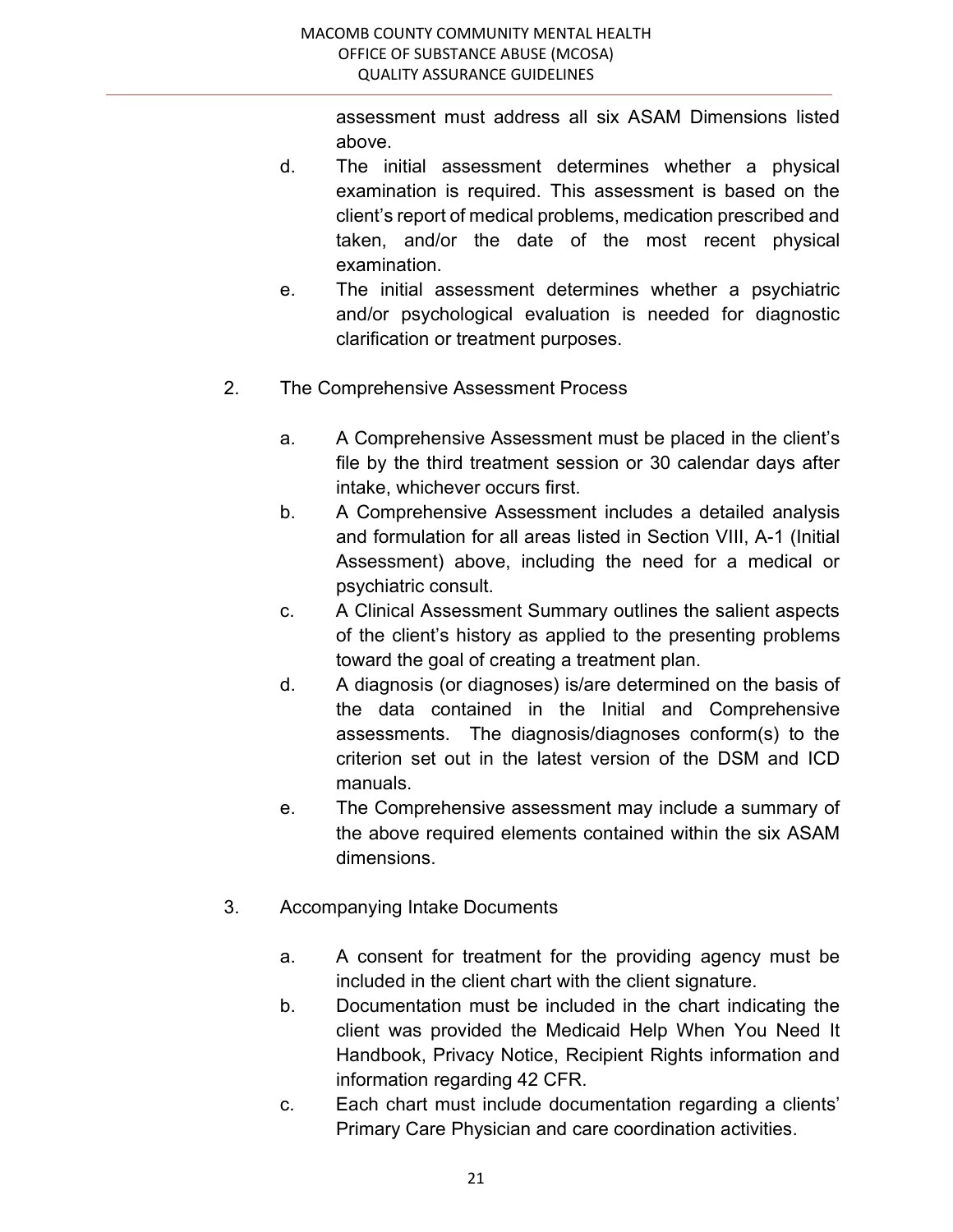# B. Individualized Treatment Planning

 Individualized treatment planning is an integral process that directs, guides, and determines the nature and type of intervention to be delivered. This process is dynamic and should be updated as changes occur in the client's functioning.

- 1. Initial Treatment Plan
	- a. An Initial Treatment Plan including goals, objectives, and time frames must be in the client's file upon completion of the clinical assessment or within three (3) working days of the intake date, but prior to the beginning of treatment.
	- b. No treatment regimen may begin without at least an Initial Treatment Plan.
	- c. The Initial Treatment Plan is individualized and specifies needed services and/or referrals to ancillary services, as indicated in the initial assessment.
	- d. The client participates in the formulation of the Initial Treatment Plan, as indicated by a client signature demonstrating agreement with the written plan.
	- e. Each treatment plan has goals that are individualized and written in the language of the person served.
	- f. Each treatment goal has objectives that are measurable and contain specific intervention methods/techniques that include the date of expected achievement.
	- g. Each treatment goal has at least two (2) objectives.
- 2. Master Treatment Plan
	- a. The Master Treatment Plan including goals, objectives, and time-frames must be fully developed and in the clients file by the third  $(3<sup>rd</sup>)$  treatment session, or thirty  $(30)$  calendar days after intake, whichever comes first.
	- b. The Master Treatment Plan is individualized and specifies needed services and/or referrals as indicated in the initial and comprehensive assessments.
	- c. The client participates in the formulation of the Initial Treatment Plan, as indicated by a client signature demonstrating agreement with the written plan.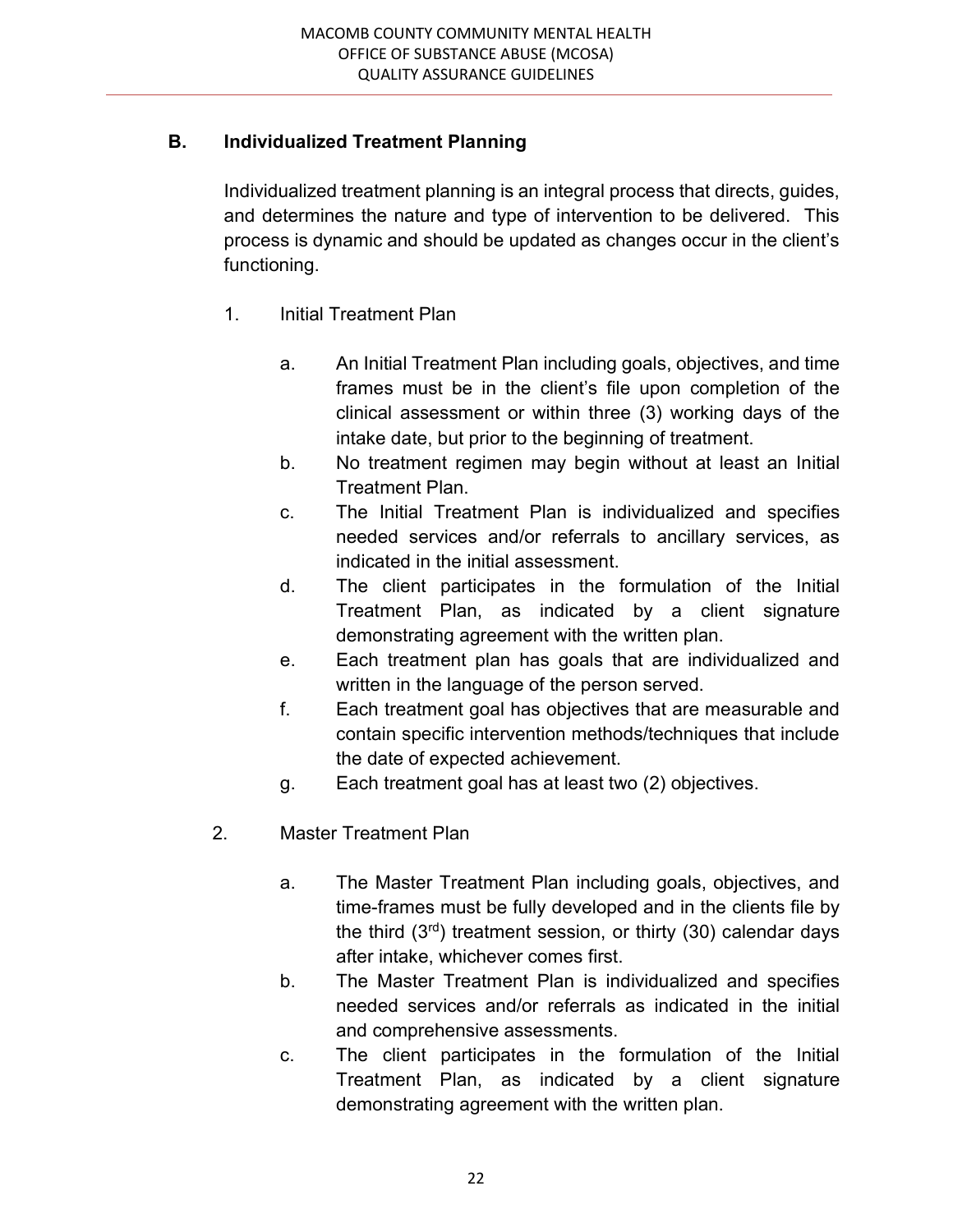- d. Each treatment plan has goals that are individualized and written in the language of the person served.
- e. Each treatment goal has objectives that are measurable and contain specific intervention methods/techniques that include the date of expected achievement.
- f. Each treatment goal has at least two (2) objectives.
- g. Should the client have a goal of abstinence, there must be an objective to measure abstinence included in the treatment plan.
- h. Should the client have previously been prescribed medical marijuana to treat a mental health or substance use disorder, there must be a goal in the treatment plan to address working toward an evidence-based alternative to treat that disorder.
- 3. Treatment Plan Update
	- a. The treatment plan must be formally evaluated as changes occur in the client's condition, or at a minimum of every 90 calendar days.
	- b. The treatment plan update process identifies progress toward goals and objectives from the treatment plan. Identification of goals achieved, deferred, or continued, and subsequent updating of the Master Treatment Plan is to be completed at this time.
	- c. The treatment plan update includes new goals and objectives, as appropriate.
	- d. The treatment plan update is reviewed and approved by a licensed or certified clinical professional as evidenced by a signature with the approved credentials.
	- e. The client participates in all treatment plan updates as evidenced by the client's input and signature.
	- f. The need for additional services is included in the treatment update, i.e., psychiatric consultation, medical services, housing services, etc.

## C. Progress Notes

 1. Each session must have an accompanying progress note. Each progress note must reflect a specific treatment plan goal. The stage change throughout the treatment episode is also documented in the progress note. Each progress note must contain the following: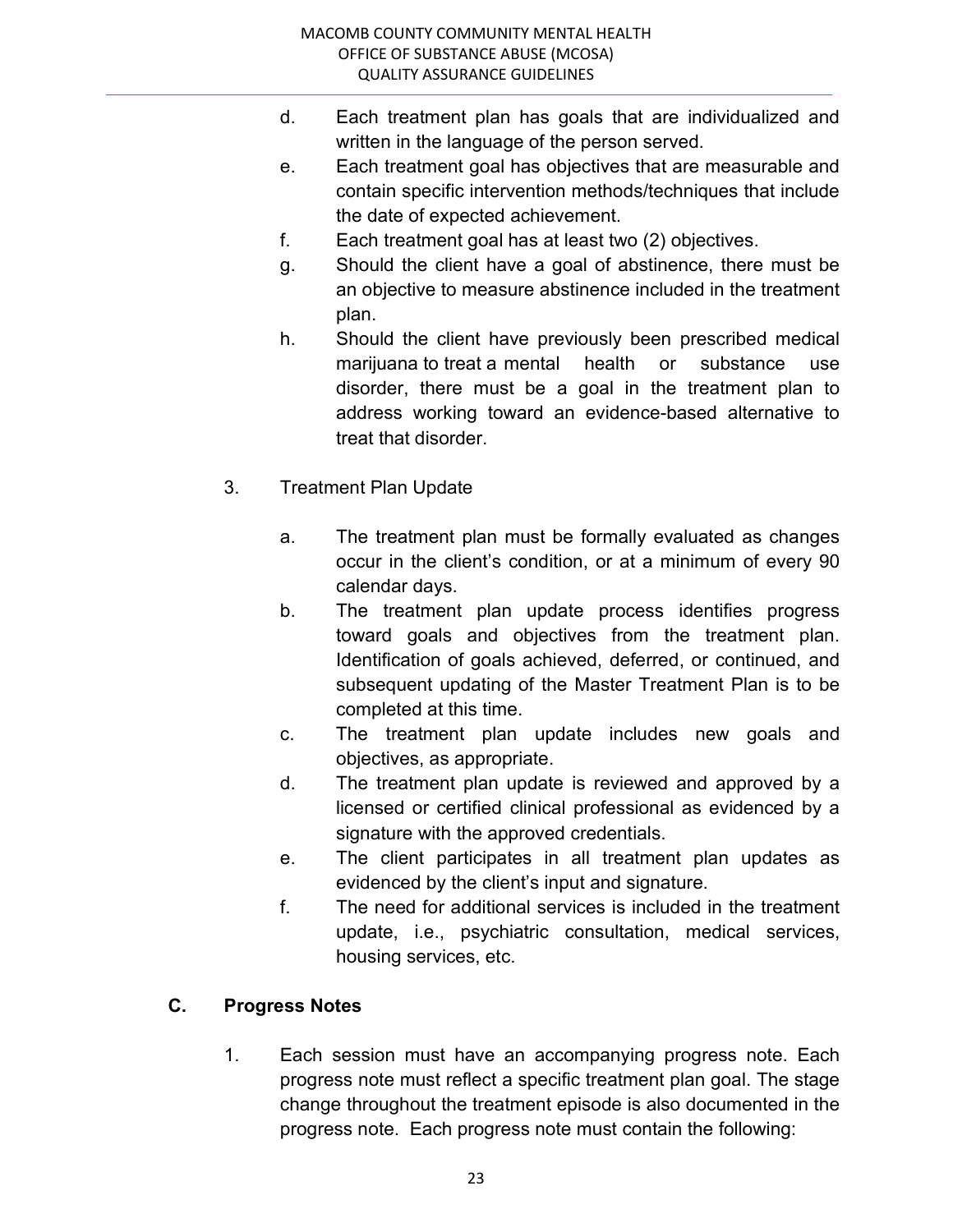- a. Focus, intervention, and client response segment;
- b. Date, clock-time, and the type/modality of the intervention performed;
- c. Signature of the treatment practitioner complete with applicable credentials; and
- d. Clear, concise language written in a legible fashion.
- 2. Progress notes must be placed in the client's file no later than fortyeight (48) hours after the end time of that treatment session. Failure to complete a progress note within this time frame may result in financial consequences to the program if identified on a Quality Assurance Audit or Financial Review.
- 3. All client-related activities/data must be recorded in the record. This includes, but is not limited to, phone calls, correspondence, noshows, etc.
- 4. When substance use during treatment is addressed, quantitative documentation is required to be documented in the chart. For example, the results of the urinalysis, breathalyzer, dates of last use/relapse, etc.
- 5. All progress notes from individual or group (process/didactic) therapy sessions that are placed into the clinical record are required to be the original and not photocopies.
- 6. Progress notes must not be altered with correction fluid, correction tape or similar agents. Errors must be crossed out with a single line, dated, initialed, and the correction written next to the error. Corrections to a typed or word processed document should be the same as with a written document. Scribbling over, writing, or otherwise altering a record is not acceptable documentation procedure. Progress notes should be written in permanent blue or black ink, and should never be written in pencil or other nonpermanent means. Progress notes that are typed must contain an original signature. All progress notes need to be free of typographical errors and should be reviewed and corrected prior to entering them in the clinical record.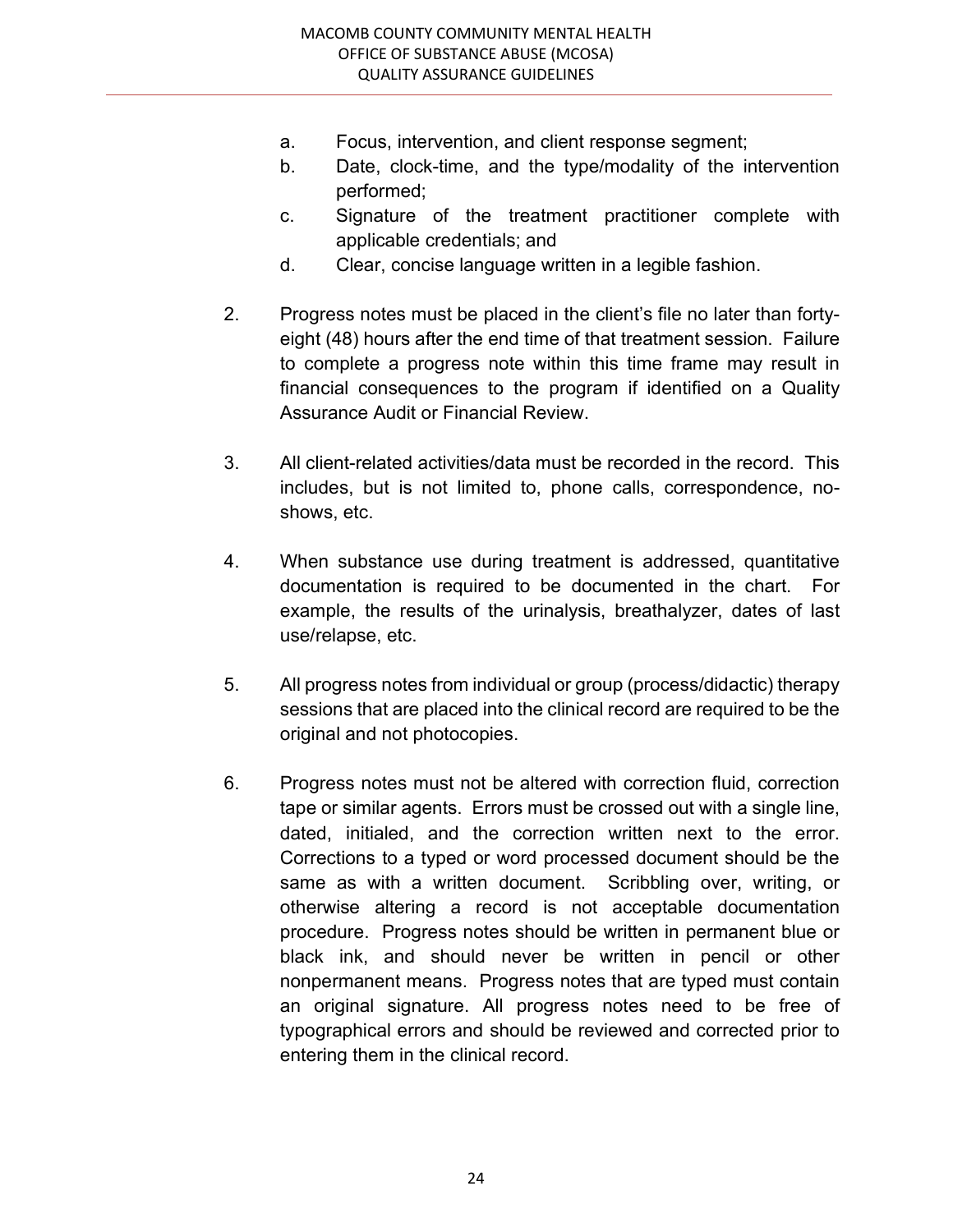# D. Aftercare

- 1. Aftercare plan is developed with the input of the client to address continuing care needs with regards to transferring to another treatment program and/or providing medical, psychological, legal, and community support services.
- 2. The program, as part of case management activity, is required to follow-up with all referrals to other treatment programs to determine whether the client has contacted the new program. Additionally, the program is required to maintain compliance with 42 C.F.R. and 45 C.F. R. Parts 160 & 164 regarding confidentiality of substance use records.

# E. Discharge

- 1. If there has been no client contact for thirty (30) days, despite outreach attempt, then the record is required to be discharged from the MCOSA system. Exceptions to this guideline would need to be clearly documented in the record, e.g., client called away on a family emergency.
- 2. A discharge summary must be placed into the client's file within ten (10) working days from the date of the last scheduled treatment session; or, ten (10) working days following documentation that there has been no client contact for thirty (30) days and the client is discharged. Attempts to contact the client to return to treatment, by mail or by phone, should be documented in the clinical record prior to actual discharge.
- 3. The discharge summary includes the following elements:
	- a. A summary of the presenting problem and initial diagnosis.
	- b. The progress toward the goals and objectives contained in the client's treatment plan.
	- c. The significant cumulative treatment findings.
	- d. A final assessment that conveys an understanding of the client's initial condition, treatment, and discharge status.
	- e. Recommendations and arrangements for further treatment, name of referring agency, address, date and time of follow up appointment.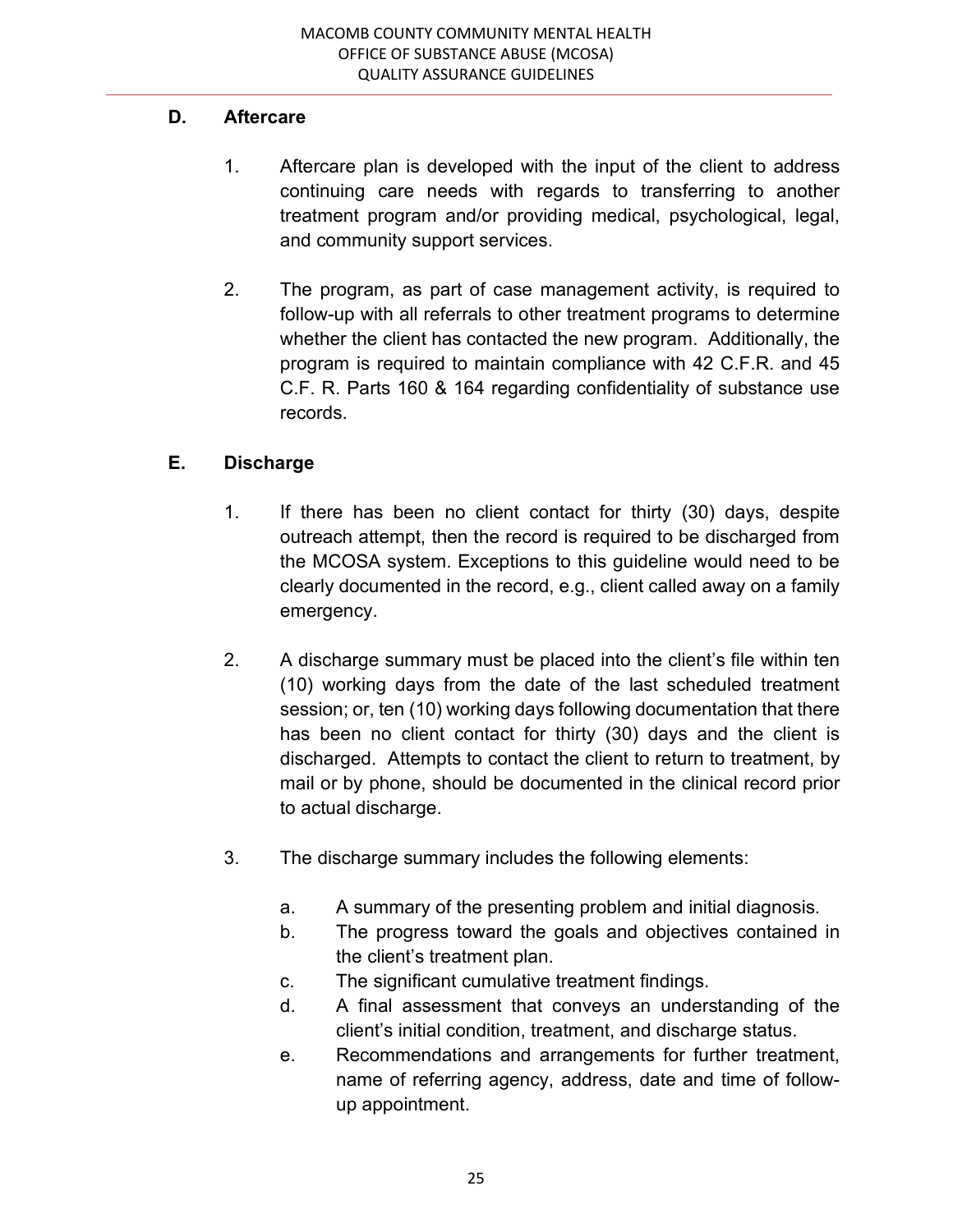- f. Referrals for additional services needed such as housing, medical, psychiatric appointment, etc.
- g. The final primary and secondary diagnoses.
- 4. Individuals may be discharged for documented noncompliance with the program's written rules. The client must be given an explanation as to the nature and justification for discharge from the program. For Medicaid recipients, discharge for any other reason than a mutually agreed upon termination decision, requires contact with the access center for assistance in determining the need for an alternative level of care, identification of barriers to treatment and/or other case management assistance.
- 5. For Medicaid recipients, any premature discontinuation of authorized treatment must be coordinated by the Access Center, per the Medicaid Administrative Fair Hearing requirements. (See the MCOSA Provider Manual for a description of the Medicaid Fair Hearing procedures and for issuance of Advanced or Adequate Notice of the termination of services and local appeal and grievance procedures.) Note, that if the client and therapist mutually agree to discontinue authorized treatment services, and that statement is documented in writing and placed in the record, no notice is required.

## VI. QUALITY ASSURANCE AUDIT AND RECORD REVIEW

## A. Quality Assurance (QA) Audit Compliance Process

 All MCOSA Community Grant, HMP, MI Health Link, and Medicaid funded cases may be included in the audit process. The purpose of the audit is to provide feedback to contract providers regarding compliance with the QA Guidelines and to assist contract agencies in providing quality services which are consistent with the expectations of the contract. The results of the QA Audits are also used by MCOSA as part of the Annual Fund Application review process related to meeting quality assurance standards and continuous quality improvement efforts.

 All clinical records must have a MCOSA Fee Agreement Form, completed in full, reviewed and signed by the agency representative at the time of admission.

 Authorization must be made by the Program Director, Clinical Director or other approved designee. MCOSA cannot retroactively reimburse cases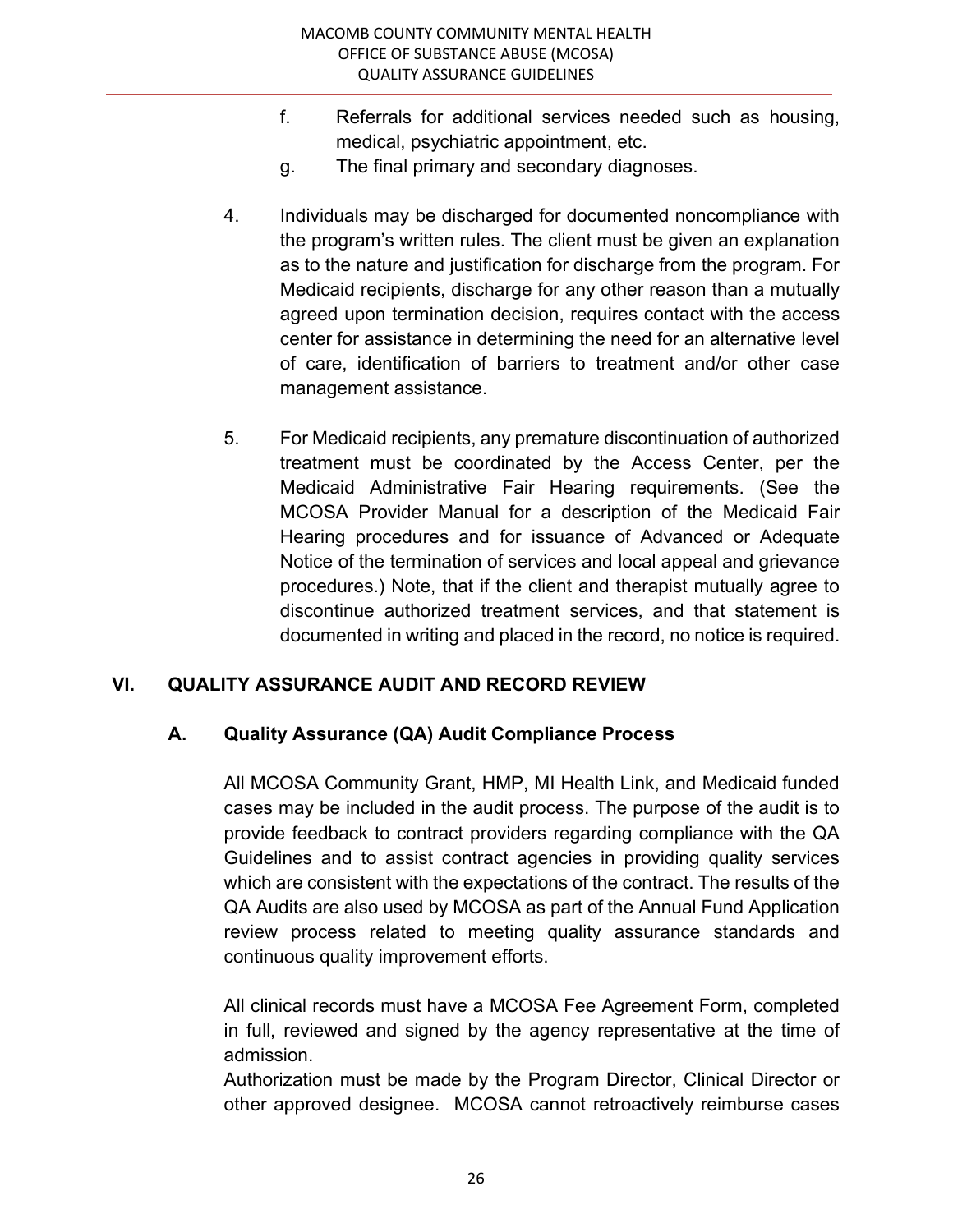where a Fee Agreement is missing or is not authorized by the program, if identified on a QA Audit or Services Verification Review.

- 1. Case Record Audit Compliance
	- a. Case record audit compliance is defined as the percentage of the applicable standards that have been met on each of the cases sampled for the review. (Refer to attachments for MCOSA QA Evaluation Form.)
	- b. A case record with a quality score of below 90% may result in comments and/or specific recommendations by MCOSA on the Evaluation Form and/or in the narrative report.
	- c. A case record with a quality score of 75% or lower may result in denial of funding for the entire case in question.
	- d. A record selected for full review that is found not to meet the MCOSA criteria for admission (refer to QA Guidelines, Section VI), is ineligible and automatically denied funding. These cases are excluded from further review. Another case may be selected for full review as a replacement.
	- e. When funding is denied as a result of incomplete or insufficient documentation or based on audit findings, the program is held financially responsible for all services rendered and not MCOSA nor the client. Once the documentation is corrected, MCOSA may consider resuming funding from the date on which it was corrected (refer to the QA Audit Appeals section).
	- f. Under circumstances in which a case qualifies for funding, but is denied due to deficiencies in the documentation and a Service End Date/Lapse Date has been set, the program retains the responsibility for providing treatment to the individual as clinically indicated. A Service End Date/Lapse Date is the day on which MCOSA funding ceases, and is not to be construed as the date the client must be discharged from the program (refer to section VIII-D, regarding Discharge Procedures).

## 2. Agency Audit Compliance

 The Quality scores for the individual case records reviewed are averaged to provide the agency's Audit Compliance Quality Score.

 a. An average compliance rate of 85% or higher is expected for each contract program.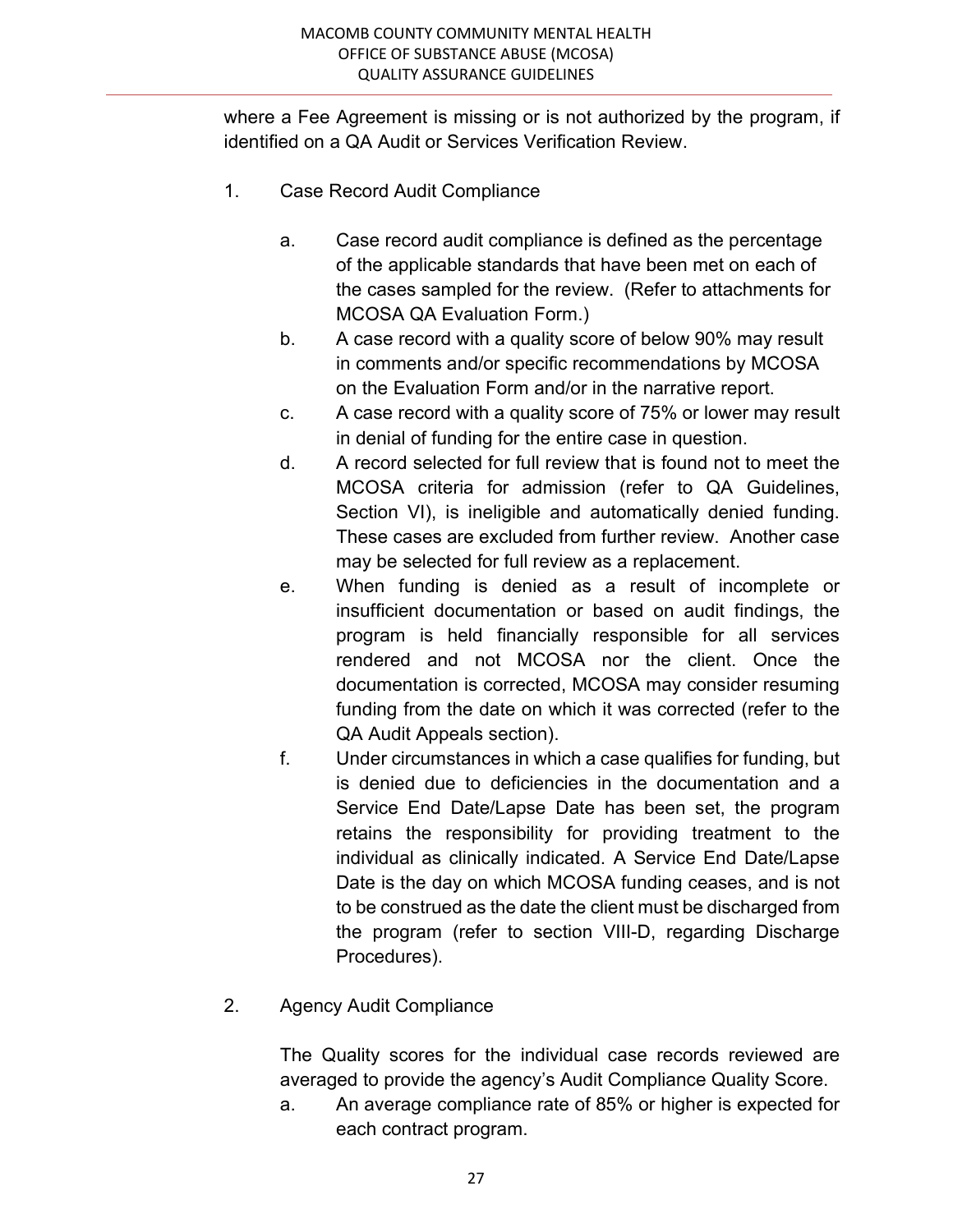- b. An overall quality score of below 90% may result in comments and/or specific recommendations by MCOSA on the Evaluation Form and/or in the narrative report.
- c. A noncompliance Quality Audit Score of 80% or below will result in one of the following:
	- i. Submission of a Corrective Action Plan, and/or;
	- ii. Financial payback.

# B. QA Audit Procedures For Outpatient Services (Including MAT)

 MCOSA selects a sampling of Admission cases on a regularly scheduled basis, depending on the average Quality Score from the previous audit. Agencies with an average Quality Score below 80% for two consecutive audits may be reviewed more frequently until the overall Quality Score reaches 80% or above. If there are issues that persist across audits, MCOSA reserves the right to audit more frequently despite a score that reaches 80%.

- 1. A list of new admission and continuation cases will be generated by MCOSA from those entered in the MCOSA data system and forwarded to the program approximately one (1) week prior to a Quality Assurance Audit.
- 2. On average, ten (10) cases are reviewed for compliance with the QA Guidelines. If a pattern is identified during the audit which suggests noncompliance with the QA Guidelines or MCOSA contract, MCOSA has the option of scheduling a return visit to explore these areas further.
- 3. For each case reviewed for compliance with the QA Guidelines, a MCOSA Evaluation Form (see Appendix for the most up to date version) is completed, which includes the auditor's comments, recommendations, reauthorization review dates, Service End Dates/Lapse Dates, comments, and the QA Quality Score.

## C. QA Audit Review Procedures For Residential And Intensive Outpatient

 1. MCOSA selects a sampling of Admission cases on a regularly scheduled basis, depending on the average Quality Score from the previous audit. Agencies with an average Quality Score below 80% for two consecutive audits may be reviewed more frequently until the overall Quality Score reaches 80% or above. If there are issues that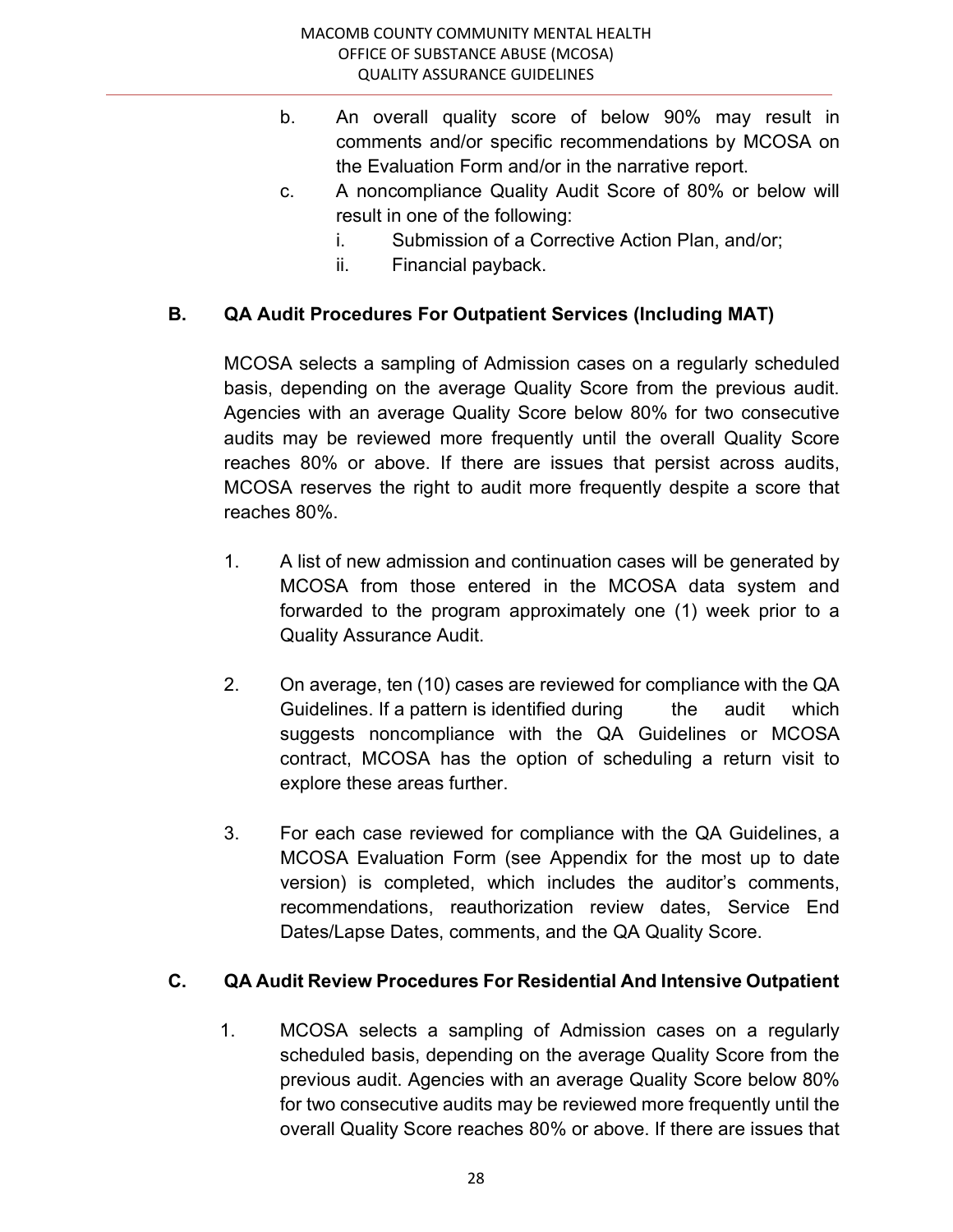persist across audits, MCOSA reserves the right to audit more frequently despite a score that reaches 80%.

- 2. A list of randomly selected new admission cases and open cases will be generated by MCOSA from those entered in the MCOSA data system and forwarded to the program approximately one week prior to a QA Audit. Transfers from Intensive Outpatient to aftercare may be reviewed as new admissions or as part of the Reauthorization Review process.
- 3. On average, ten (10) cases are reviewed for compliance with the QA Guidelines. If a pattern is identified during the audit which suggests noncompliance with the QA Guidelines or MCOSA contract, MCOSA has the option of scheduling a return visit to explore these areas further. If more than one service category is reviewed, a selection of cases from each category will be identified. The sample will not be expanded during the scheduled audit. If a pattern is identified during the audit which suggests noncompliance with the QA Guidelines or MCOSA contracts, MCOSA has the option of scheduling a return visit to explore these areas further.
- 4. The MCOSA Fee Agreement should be maintained in the client record. The Fee Agreement must be filed in a standard manner and easily accessible to the auditor.
- 5. MCOSA cannot reimburse for any services provided without a valid treatment plan signed by the client and the treating clinician.
- 6. MCOSA cannot reimburse for any Block Grant funded client without verification of income included in the chart. Treatment providers must have documentation that the client meets Block Grant eligibility guidelines as outlined in the Sliding Fee Schedule.
- 7. For Intensive Outpatient cases that have been transferred to Outpatient services within the same agency, and Outpatient cases that have transferred to Intensive Outpatient services within the same agency, the MCOSA data Discharge and Admission Forms should be completed. However, completion of a new Fee Agreement Form is not necessary. Per the Fee Agreement Instructions, reassessment of the client's ability to pay may be re determined at the time of transfer, and should be updated in the MCOSA data Financial Screen and on the Fee Agreement Form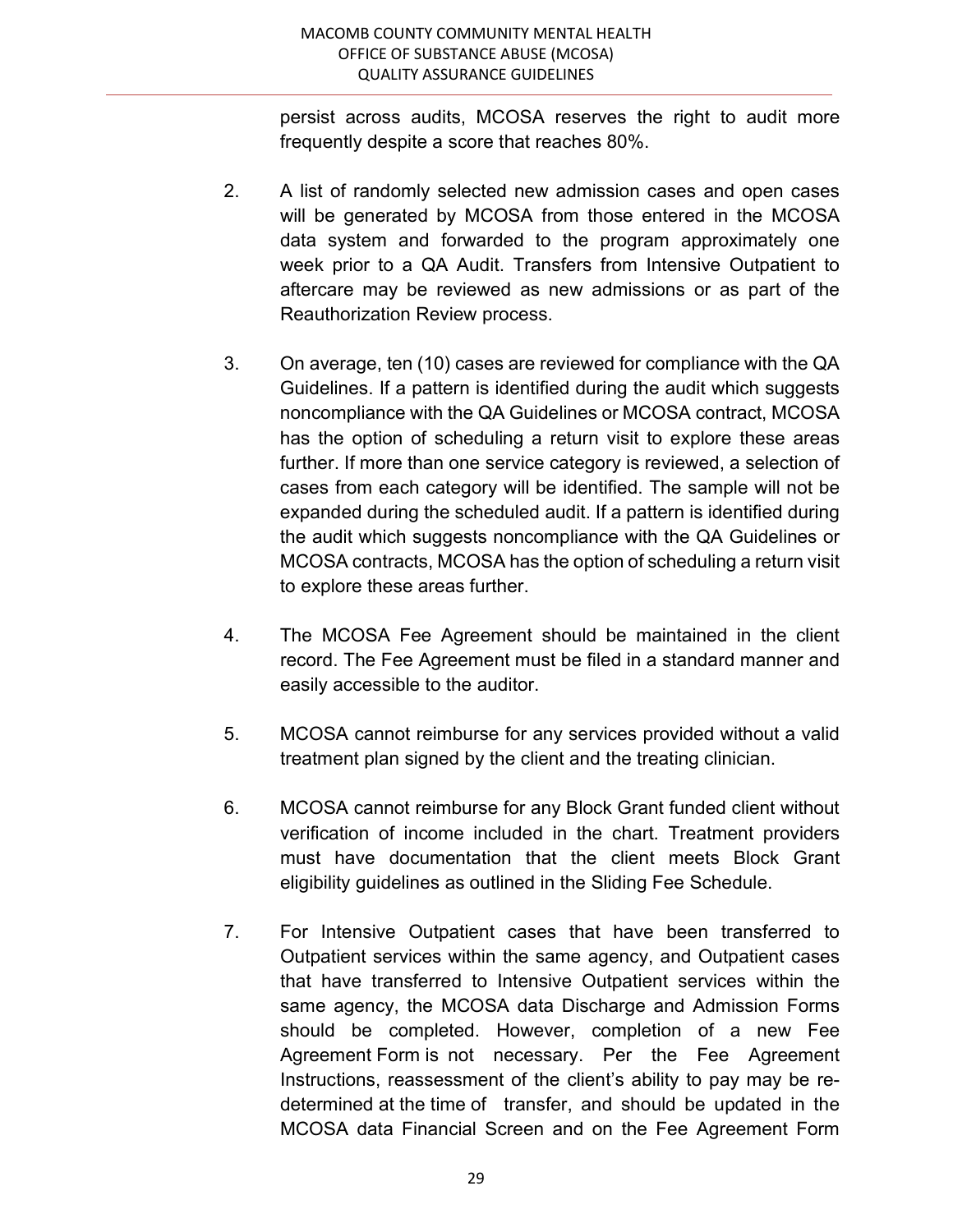under Revised Reimbursement Level, as necessary. For each subsequent change in reimbursement Level, the Director, Clinical Supervisor, clinician or designee should review the change, sign and date the Fee Agreement, then have the client review and initial the change.

- 8. For those cases selected for full review, the MCOSA Evaluation Form is completed, which includes the auditor's findings and any comments or recommendations, and a Quality Score.
- 9. Intensive outpatient and Residential (short-term, long-term and Withdrawal Management) cases must have a valid Initial Authorization/Reauthorization in the data system. The program should review the AMS screen, which contains the level of care decision and additional clinical data, once it is released to the program.
- 10. For specialty, out-of-county and non-panel Medicaid providers, MCOSA selects a sampling of admission cases based depending on utilization of services.

## D. Program Review Feedback Procedures

 A QA Audit report will be provided to the program within ten (10) business days of the QA Audit date. Holidays and furlough days will not be counted in the ten (10) business days.

- 1. Approval and Denial Parameters for Treatment Cases The QA Audit report includes a narrative summary of the audit results, including areas of improvement and/or areas found not to be in compliance with QA or contract requirements. A copy of the Evaluation Form in included for each case reviewed during the audit period. Cases requiring financial adjustments are noted on the individual Evaluation Forms, on a separate Financial Adjustment Form, and on the QA Audit Report.
- 2. Outpatient Reauthorization Approval and Denial Procedure The QA Audit Narrative Report also includes a summary of Reauthorization Review cases seen for full review. Eligible reauthorization cases for Outpatient programs are reviewed via the MCOSA data system at ninety (90) days or when authorized services are due to be used completely. MCOSA reviews the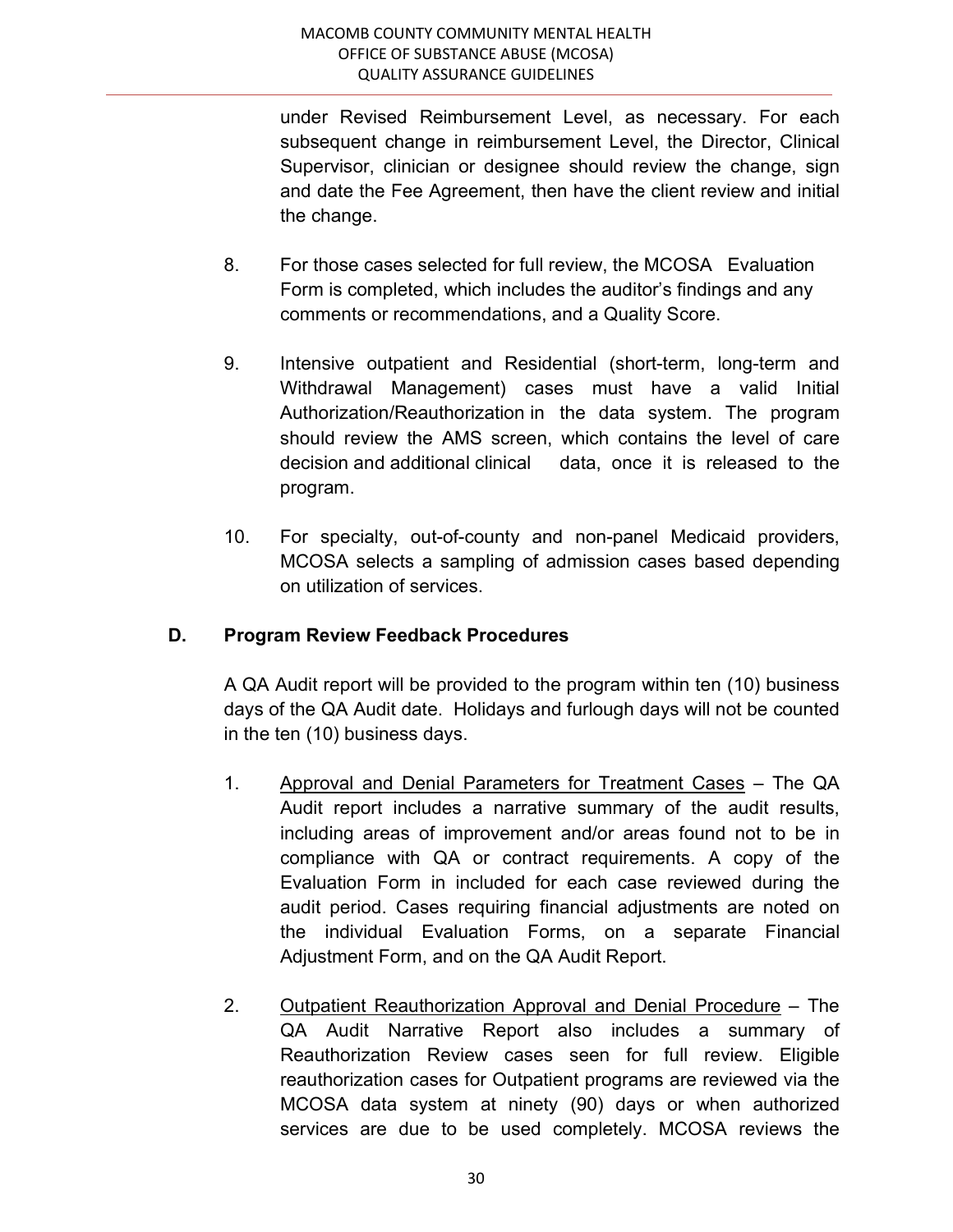request against the documentation in the record for accuracy, clinical relevance, and timeliness.

- 3. Services End Dates/Lapse Dates A Services End Date/Lapse Date is the date that MCOSA funding ceases on a case, either due to a denial of funding, the client being discharged or the client having exhausted available funding. The Services End Date may also represent the Lapse Date on an Initial Authorization or Reauthorization Response Form. If a Service End Date for funding is set, MCOSA sets the Authorization Lapse Date in the MCOSA data system to reflect the Service End Date.
- 4. Appeal Process All cases where funding has been denied or a Service End Date has been set, are subject to appeal by the agency within five (5) working days from the receipt of the narrative review report. All appeals must follow the formal appeal process as specified in Section VII.C.

# VII. MCOSA QA AUDIT AND SERVICES VERIFICATION REVIEW APPEAL PROCESS

- A. Appeals may be submitted when the contract agency does not agree with the results of the QA Audit, which may require a Corrective Action Plan and/or financial payback. A financial payback may be requested on an individual case record review that did not achieve a quality score of at least 80%.
- B. Appeals may be submitted from the annual Financial Service Verification Review of the records which compares documentation in the record against billings submitted for a particular audit period. A separate narrative report and review form is forwarded to the program identifying the percentage of errors and/or irregularities, if any are noted.
- C. Appeals Process Three Levels
	- 1. The first level requires the submission of an appeal by the agency to the MCOSA QA Coordinator.
	- 2. The second level involves an appeal to the MCOSA Assistant Director. The second level appeal occurs when the agency disagrees with the first level appeal decision made by the QA Coordinator.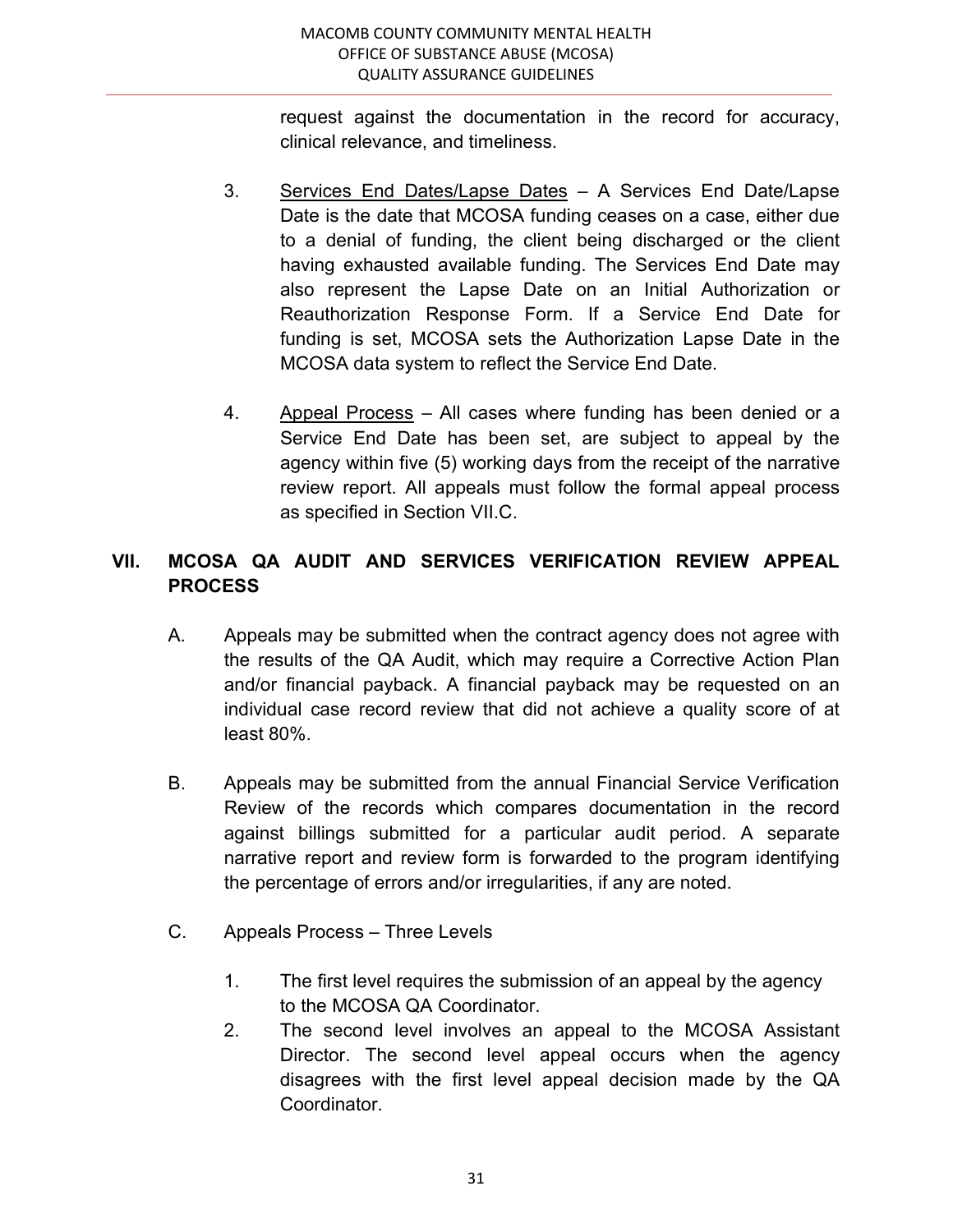- 3. The third level appeal is made to the MCOSA Director, whose decision is final, when the agency disagrees with the decision of the Assistant Director.
- D. The Contract Program Director or Clinical Supervisor has five (5) working days after receipt of the QA Audit Report to submit a MCOSA Level One written appeal to the MCOSA QA Coordinator.
- E. The Contract Program Director or Clinical Supervisor has five (5) working days after receipt of the Service Verification Review report to submit a MCOSA Level One written appeal to the MCOSA Data and Finance Coordinator.
- F. The Level One Appeal is completed on the MCOSA Level One Appeal Form (see attachments for Appeal and Response Forms). One form must be completed for each case to be appealed, and the appeal must be approved by the Contract Program Director or Clinical Supervisor. The MCOSA QA Coordinator responds in writing on the Level One Appeal Response Form, within five (5) business days of the date received by MCOSA.
- G. The program may submit a Level Two Appeal Form to the MCOSA Assistant Director within five (5) working days of the receipt of the Level One appeal Response Form from MCOSA. The Level Two Appeal must be completed on the Level Two Appeal Form. One form should be completed for each case to be appealed. The Level Two Appeal Response Form will be returned from the MCOSA Assistant Director within five (5) working days after receipt of the Level Two Appeal from the program.
- H. The program may submit a Level Three Appeal Form to the MCOSA Director within fifteen (15) business days of receipt of Level Two Appeal decision. The MCOSA Director submits a final decision to the contract agency within fifteen (15) business days from submission.
- I. Appeal cases to be presented to the MCOSA reviewer at the next scheduled audit, do not appear on the Audit Report and will not be requested by MCOSA at the time of the audit. It remains the program's responsibility to ensure that the appeal case is presented at the next scheduled QA Audit. Failure to present the record may result in a financial adjustment for the record in question and a forfeiture of the appeal.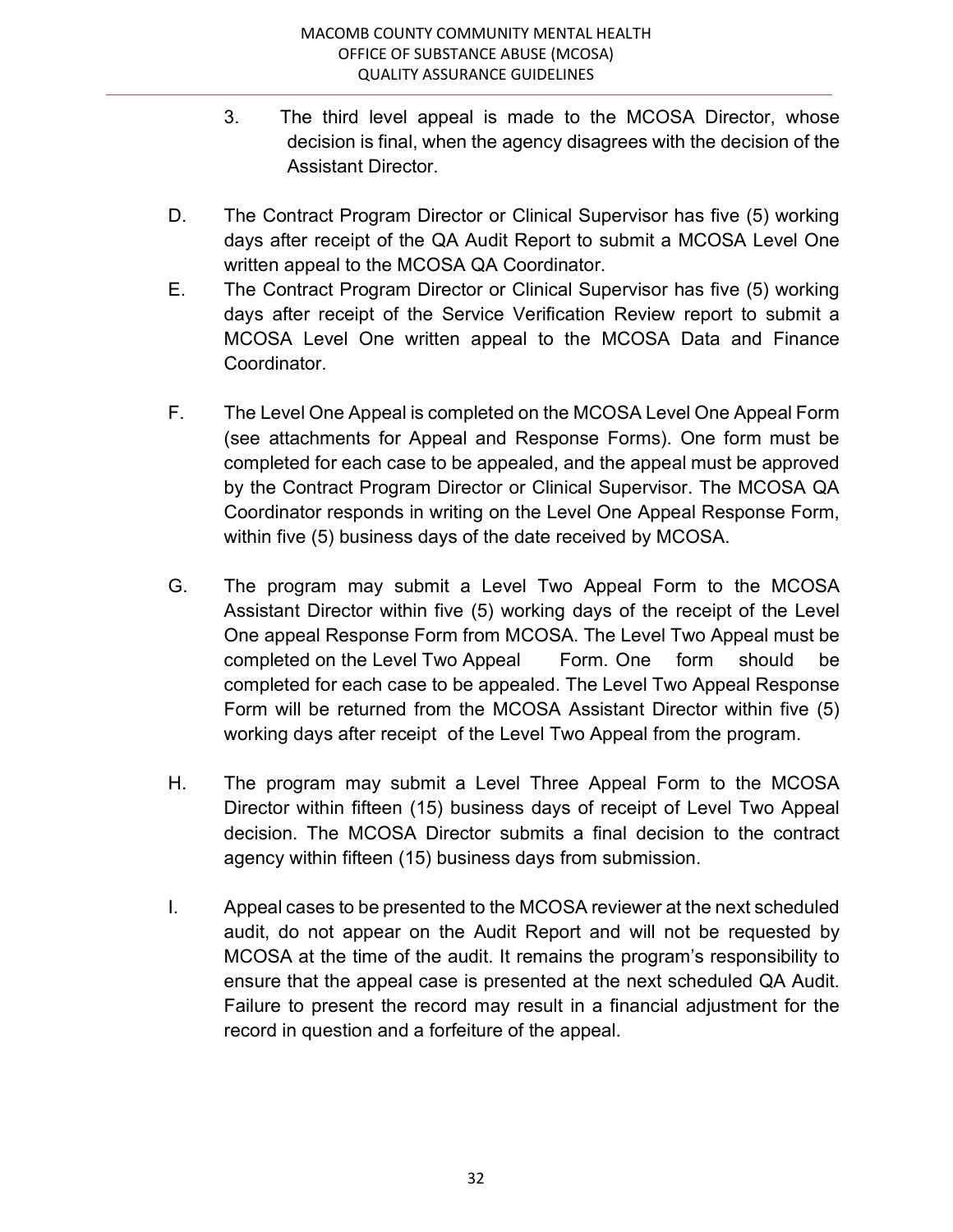## VIII. GRIEVANCE, LOCAL APPEAL AND FAIR HEARING PROCEDURES

The Michigan Department of Community Health (MDCH) requires that MCOSA provide information to recipients of funded substance use disorder services regarding consumer complaints or grievances and for Medicaid/Healthy Michigan Plan recipients, the Local Appeal and Administrative Fair Hearing process. Information on the appeal process is included in Notice of Adverse Benefit Determination letters provided by individual treatment agencies and/or MCCMH Managed Care. (See the MCOSA Provider Manual for further information regarding consumer complaints and grievances, Local Appeals and Administrative Fair Hearings.)

 The local complaint process (grievance for Medicaid recipients), a Medicaid Local Appeal, as well as the Administrative Fair Hearings for Medicaid recipients, may be pursued in place of, in addition to, or simultaneous to the State's Recipient Rights for Substance Use Disorder Services clients.

## IX. COMMUNICABLE DISEASE POLICY AND GUIDELINES

 It is the policy of MCOSA that contract agencies complete a Communicable Diseases Risk Screen on each admitted client toward the identification of high-risk behaviors/events for HIV, Hepatitis, sexually transmitted diseases (STDs), and Tuberculosis (TB), promote knowledge of high-risk behaviors and effect voluntary referrals for health screening where applicable, and provide case management and follow-up on referrals. (See attachments for the Communicable Diseases Risk Screen Form and Instructions.)

 It is required by the Department that individuals contracted by MCOSA to provide substance use disorder services, either prevention or treatment, demonstrate the minimum knowledge requirements related to HIV/AIDS and Substance Use Disorder. If unable to demonstrate the minimum knowledge requirement, they must do so within six months of hire or of agency approval to provide substance use disorder treatment within the organization (e.g., via Staff Credentialing or Professional Service Agreements).

#### A. Documentation

1. Identification of a client's HIV/AIDS status in the case record must comply with the MDCH Public Health Guidelines and 42 CFR and 45 CFR, Parts 160 and 164.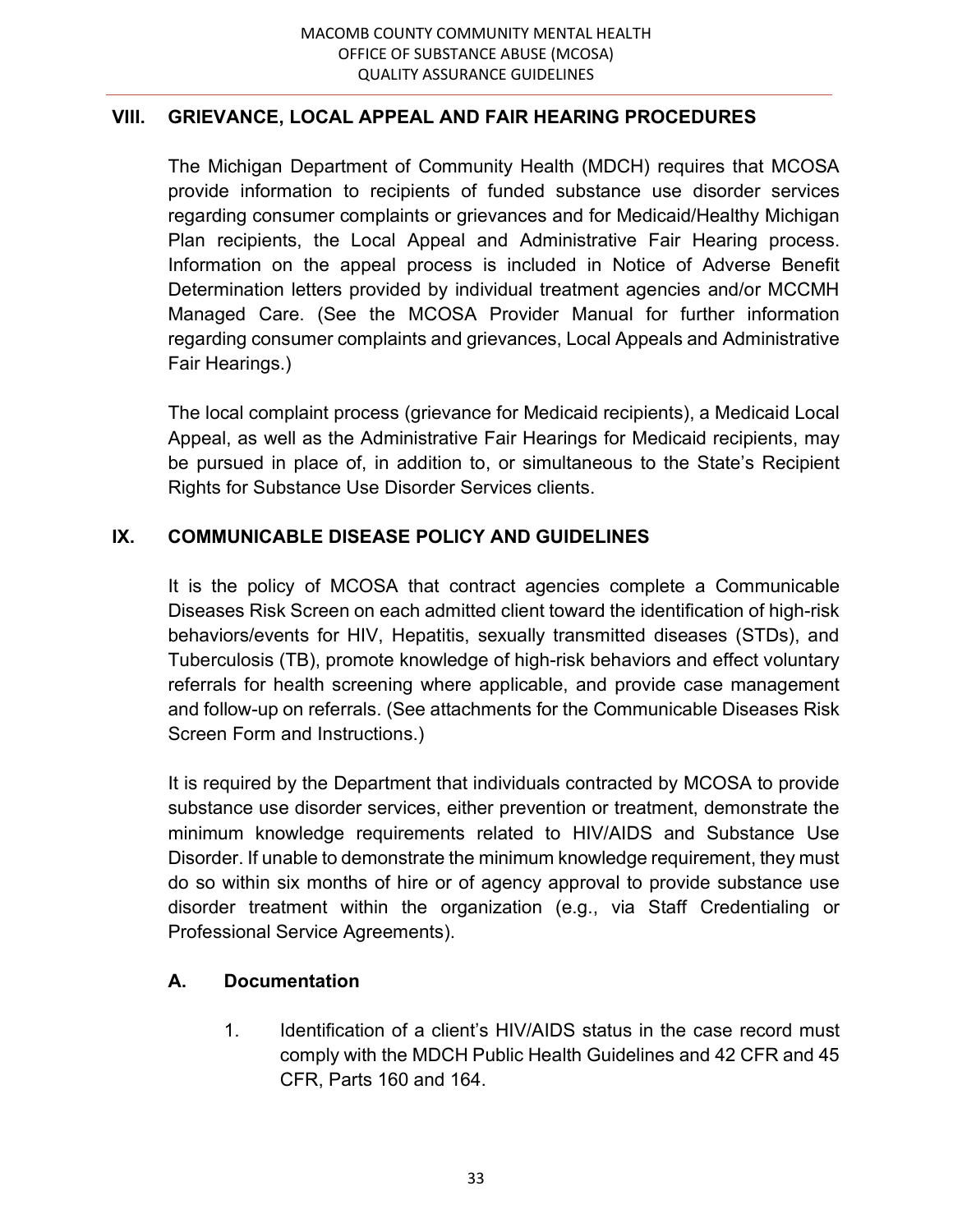- 2. The information regarding an individual's risk status for communicable diseases is documented in the case record on a Communicable Diseases Risk Screen.
- 3. The agency documents on the Communicable Disease Risk Screen any written and/or verbal instructions that have been provided to the client about the transmission of HIV/AIDS, STDs, Hepatitis, or TB.
- 4. If the client is deemed to be at risk for Hepatitis, HIV/AIDS, STDs, or TB, the agency includes documentation in the individual's case record that a referral was made for a health screen through either the client's personal physician, the public Health Department, or other appropriate agency.
- 5. If a referral has been made based on risk for communicable disease, the record must contain information relating to the outcome of that referral. The provider does not need to document the results of the referral, only if and when it was completed and if not, any further steps that are taken to encourage the client to seek appropriate care.

## B. Risk Screen Guidelines

- 1. An individual is determined to be at high risk for HIV/AIDS, STDs, or Hepatitis when one or more of the following apply:
	- a. The individual engages in unprotected sexual interaction with a partner or partners where the health status is unknown.
	- b. The individual engages in unprotected sexual interaction with a partner or partners where the HIV/AIDS, STD or Hepatitis status is known to be positive.
	- c. The individual has used needles or shared injecting needles.
	- d. The individual has experienced blood-to-blood or body fluid contact, i.e., blood transfusions, hemophilia treatments, employment in the medical field, etc.
	- e. The individual is a child whose mother was known to have been an HIV high-risk candidate and in which exposure could have occurred in utero, during delivery, or as a product of breast feeding.
- 2. An individual is determined to be at high-risk for TB when one or more of the following apply: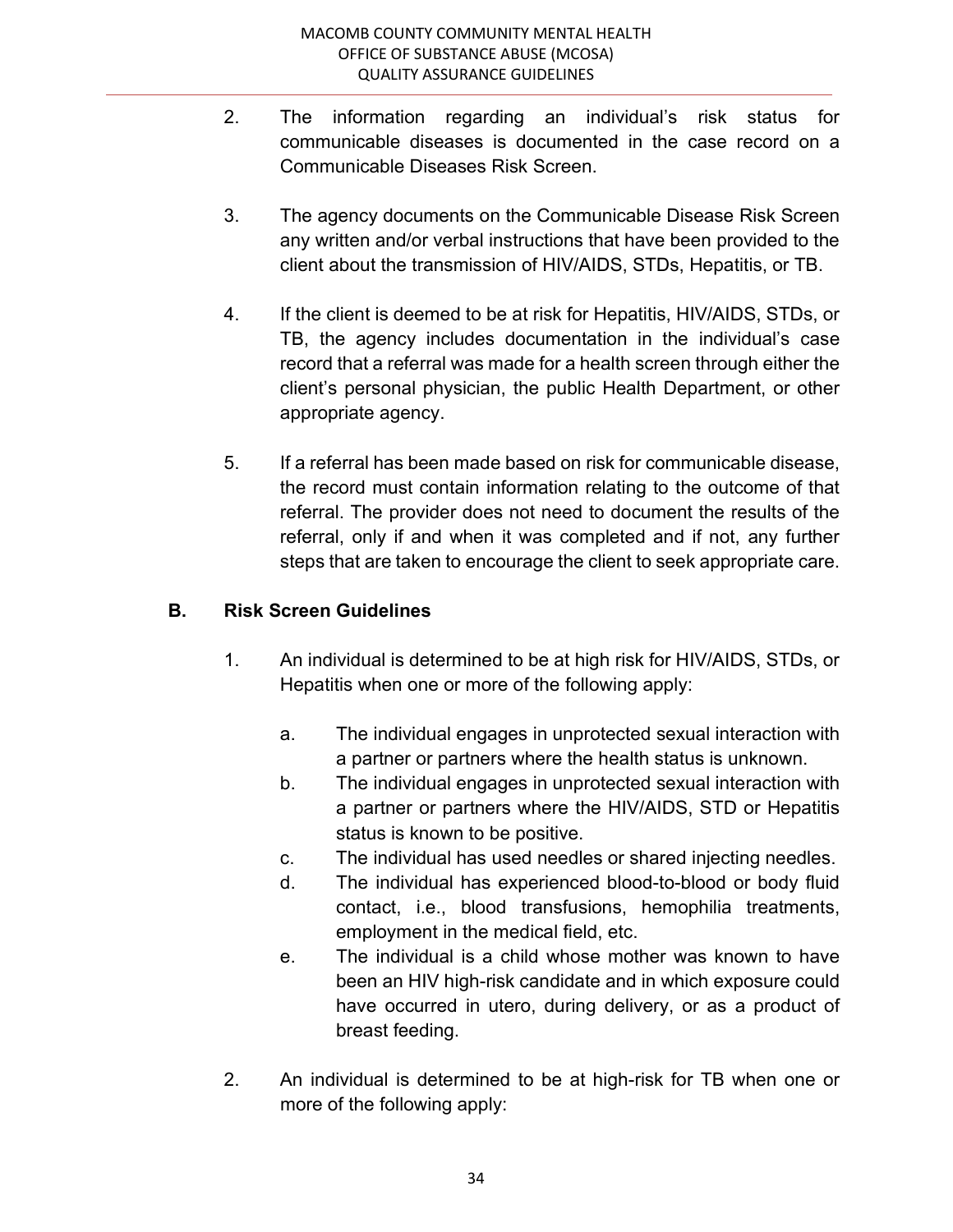- a. The individual is currently or has recently lived in a substance use disorder residential treatment facility, half-way house, homeless shelter, drug house, jail/prison, mental hospital, or in close quarters with persons of unknown health status, such as migrant housing.
- b. Was born in or recently traveled to a region with a high rate of TB, e.g., Asia, Latin America, Africa, and India.
- c. Has recently had close contact with someone diagnosed as having TB.
- d. The individual has a chronic cough and one or more of the following symptoms: weight loss, fever for three days or longer, night sweats, or coughs up blood.
- e. The individual has tested positive for HIV or has been diagnosed with AIDS.
- 2. All pregnant women need to be provided with a referral for HIV/AIDS, Hepatitis, TB, and other STD screening.

# X. GOVERNMENT PERFORMANCE AND RESULTS ACT (GPRA)

 It is the policy of MCOSA that contract agencies receiving payments from federal grant funding comply with any and all GPRA requirements. This includes completing intake, discharge and six month follow-up interviews with all clients receiving services funded with federal grant monies.

# A. Documentation

- 1. Clients receiving services funded by federal grants must have documentation in their chart identifying that they are grant funded and have the appropriate insurance policy entered in FOCUS at the time of admission.
- 2. Clients must have documentation in their chart that the intake and discharge GPRA were completed.

## B. Procedures

- 1. The Agency must collect multiple forms of contact from each client including alternate phone numbers, emergency contacts, etc. to assist with completion of six-month follow-up GPRA.
- 2. The Agency will utilize the updated MDHHS 5515 release of information form that extends the validity of the release to nine months post discharge.